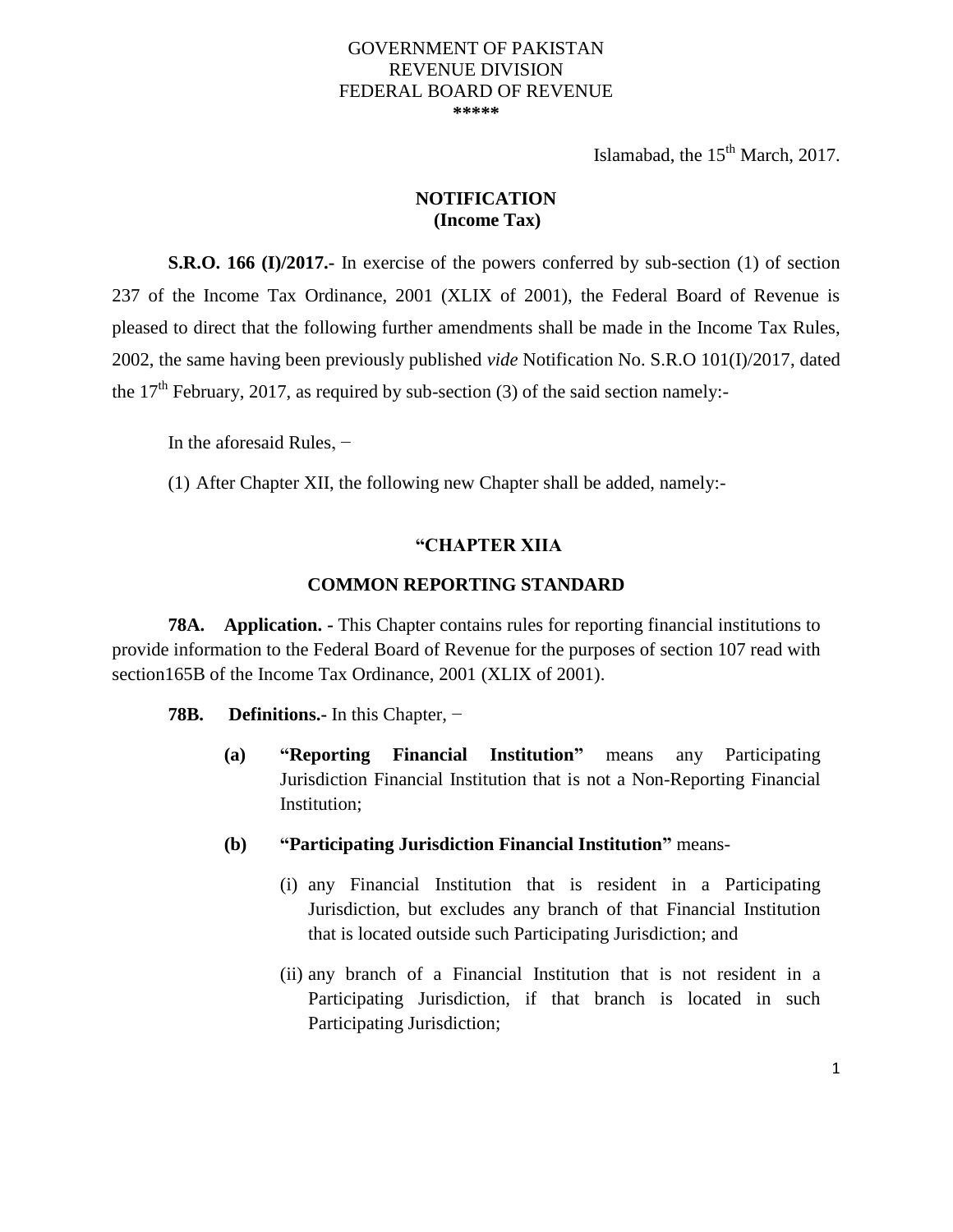- **(c) "Financial Institution"** for the purposes of this Chapter, the term means a Custodial Institution, a Depository Institution, an Investment Entity or a Specified Insurance Company;
- **(d) "Custodial Institution"** means any Entity that holds, as a substantial portion of its business, Financial Assets for the account of others. An Entity holds Financial Assets for the account of others as a substantial portion of its business if the Entity's gross income attributable to the holding of Financial Assets and related financial services equals or exceeds twenty per cent of the Entity's gross income during the shorter of -

| (i)  | the three-year period that ends on the $31st$ December (or the<br>final day of a non-calendar year accounting period) prior to<br>the year in which the determination is being made; or |
|------|-----------------------------------------------------------------------------------------------------------------------------------------------------------------------------------------|
| (ii) | the period during which the Entity has been in existence;                                                                                                                               |

- **(e) "Depository Institution"** means any Entity that accepts deposits in the ordinary course of a banking or similar business;
- **(f) "Investment Entity"** means any Entity
	- (i) that primarily conducts as a business one or more of the following activities or operations for or on behalf of a customer namely:-
		- (a) trading in money market instruments (cheques, bills, certificates of deposit, derivatives, etc.), foreign exchange, exchange, interest rate and index instruments, transferable securities or commodity futures trading;
		- (b) individual and collective portfolio management; or
		- (c) otherwise investing, administering or managing Financial Assets or money on behalf of other persons; or
	- (ii) the gross income of which is primarily attributable to investing, reinvesting or trading in Financial Assets, if the Entity is managed by another Entity that is a Depository Institution, a Custodial Institution, a Specified Insurance Company or an Investment Entity described in sub-clause  $(i)$ ;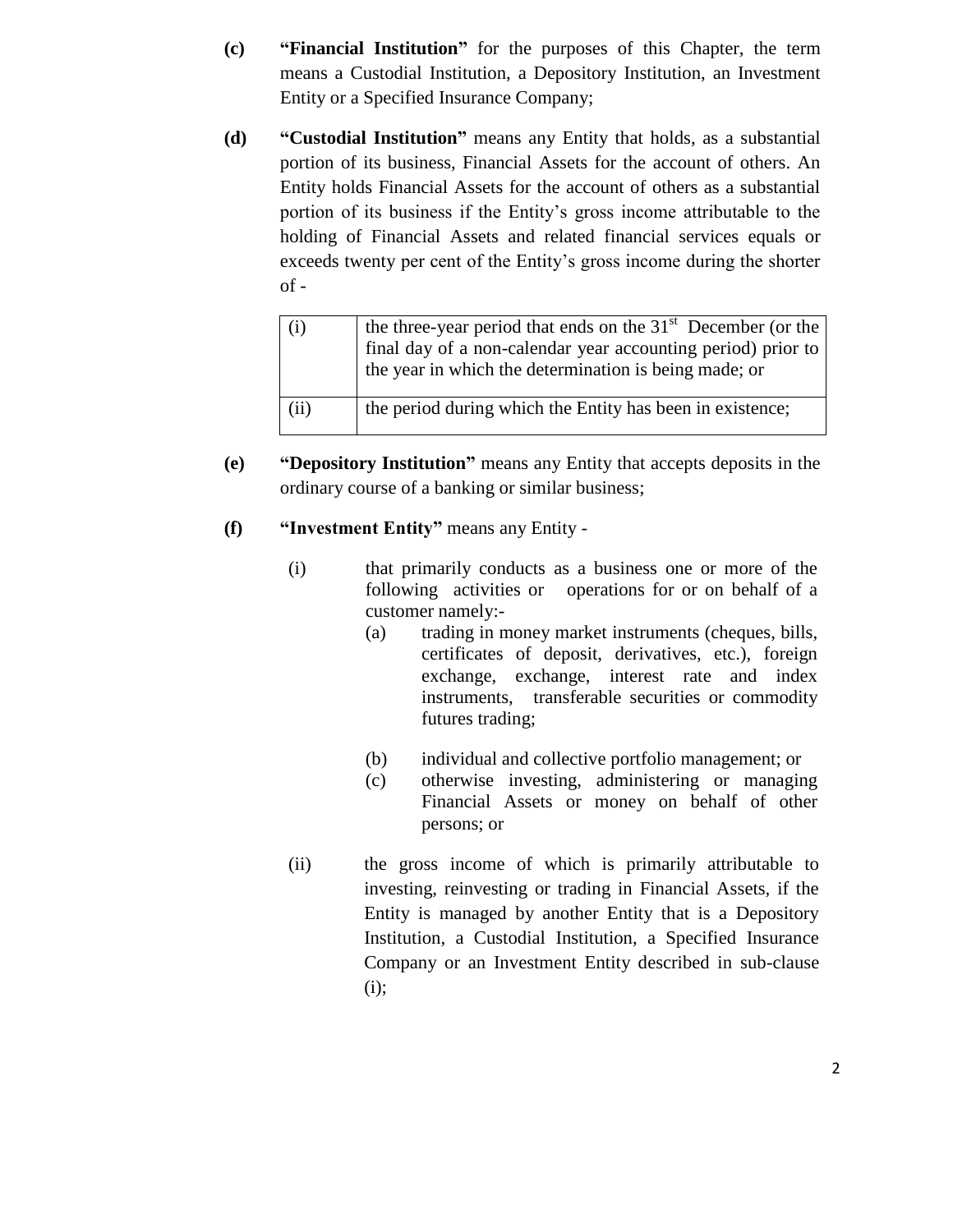An Entity is treated as primarily conducting as a business one or more of the activities described in sub-clause (i) of clause (f), or an Entity's gross income is primarily attributable to investing, reinvesting or trading in Financial Assets for purposes of sub-clause (ii) of clause(f), if the Entity's gross income attributable to the relevant activities equals or exceeds fifty per cent of the Entity's gross income during the shorter of (a) the three-year period ending on the  $31<sup>st</sup>$  December of the year preceding the year in which the determination is made; or (b) the period during which the Entity has been in existence. The term "Investment Entity" does not include an Entity that is an Active NFE because it meets any of the criteria in sub-clause (iv) through (vii) of clause (aq) of rule 78B.

- **(g) "Financial Asset"** includes a security (for example, a share of stock in a corporation, partnership or beneficial ownership interest in a widely held or publicly traded partnership or trust, note, bond, debenture or other evidence of indebtedness), partnership interest, commodity, swap (for example, interest rate swaps, currency swaps, basis swaps, interest rate caps, interest rate floors, commodity swaps, equity swaps, equity index swaps and similar agreements), Insurance Contract or Annuity Contract or any interest (including a futures or forward contract or option) in a security, partnership interest, commodity, swap, Insurance Contract or Annuity Contract. The term "Financial Asset" does not include a non-debt, direct interest in real property;
- **(h) "Specified Insurance Company"** means any Entity that is an insurance company (or the holding company of an insurance company) that issues or is obligated to make payments with respect to a Cash Value Insurance Contract or an Annuity Contract;
- **(i) "Non-Reporting Financial Institution"** means any Financial Institution that is-
	- (i) a Governmental Entity, International Organization or Central Bank, other than with respect to a payment that is derived from an obligation held in connection with a commercial financial activity of a type engaged in a Specified Insurance Company, Custodial Institution, or Depository Institution;
	- (ii) a Broad Participation Retirement Fund, a Narrow Participation Retirement Fund, a Pension Fund of a Governmental Entity, International Organization or Central Bank or a Qualified Credit Card Issuer;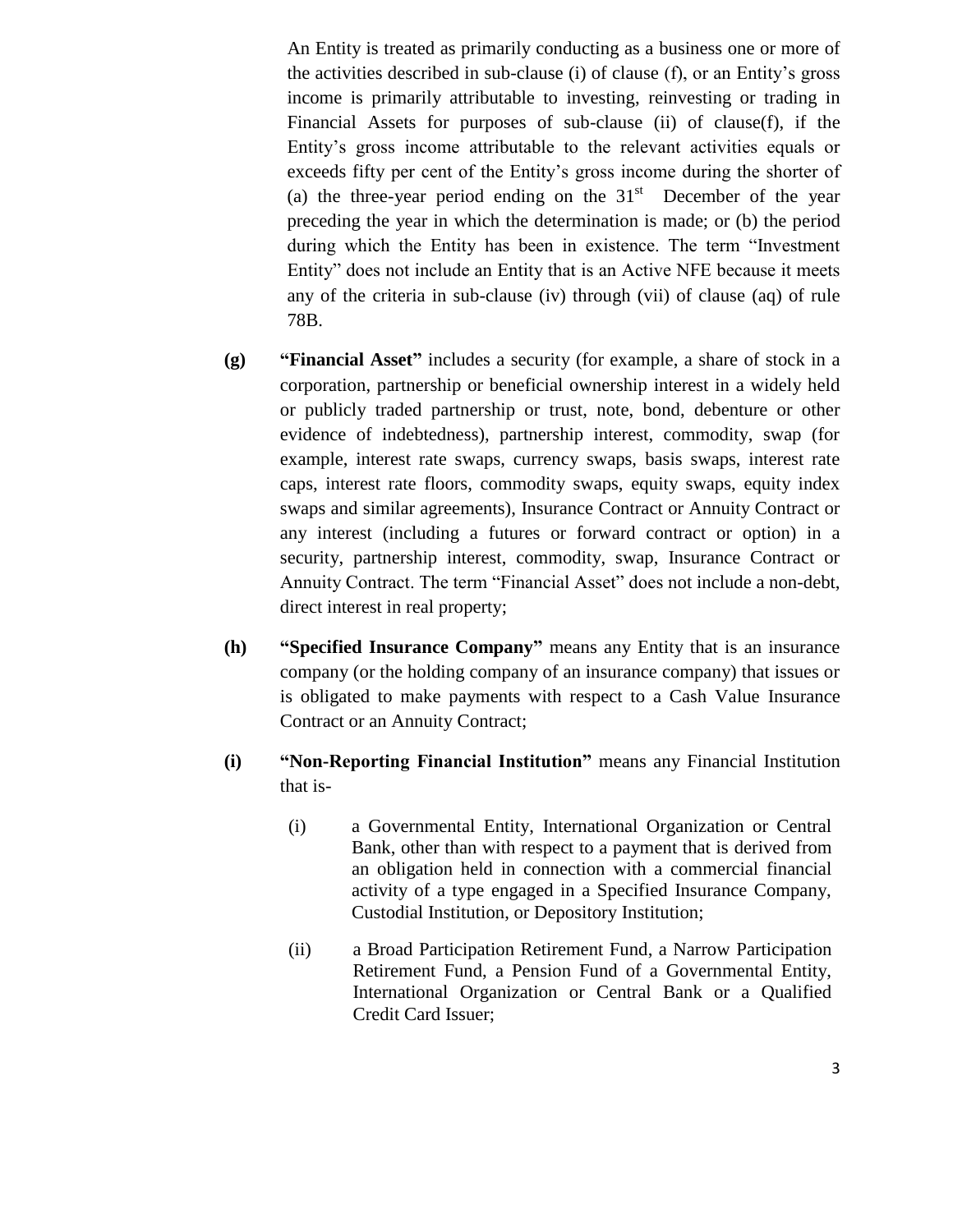- (iii) any other Entity that presents a low risk of being used to evade tax, has substantially similar characteristics to any of the Entities described in sub-clauses (i) and (ii) and included in the list to be published by Federal Board of Revenue and made available on its web portal, on recommendations of the State Bank of Pakistan and the Securities Exchange Commission of Pakistan, as the case may be, as a Non-Reporting Financial Institution, provided that the status of such Entity as a Non-Reporting Financial Institution does not frustrate the purposes of these rules;
- (iv) an Exempt Collective Investment Vehicle; or
- (v) a trust to the extent that the trustee of the trust is a Reporting Financial Institution and reports all information required to be reported pursuant to rule 78C with respect to all Reportable Accounts of the trust;
- **(j) "Governmental Entity"** means the government of a jurisdiction, any political subdivision of a jurisdiction (which, for the avoidance of doubt, includes a state, province, county or municipality) or any wholly owned agency or instrumentality of a jurisdiction or of any one or more of the foregoing (each, a "Governmental Entity"). This category is comprised of the integral parts, controlled entities and political subdivisions of a jurisdiction.

Explanation. - For the purpose of this clause,-

- (i) an "integral part" of a jurisdiction means any person, organisation, agency, bureau, fund, instrumentality or other body, however designated, that constitutes a governing authority of a jurisdiction. The net earnings of the governing authority must be credited to its own account or to other accounts of the jurisdiction, with no portion inuring to the benefit of any private person. An integral part does not include any individual who is a sovereign, official or administrator acting in a private or personal capacity.
- (ii) a "controlled entity" means an Entity that is separate in form from the jurisdiction or that otherwise constitutes a separate juridical entity, provided that-
	- (A) the Entity is wholly owned and controlled by one or more Governmental Entities directly or through one or more controlled entities;
	- (B) the Entity's net earnings are credited to its own account or to the accounts of one or more Governmental Entities, with no portion of its income inuring to the benefit of any private person; and
	- (C) the Entity's assets vest in one or more Governmental Entities upon dissolution; and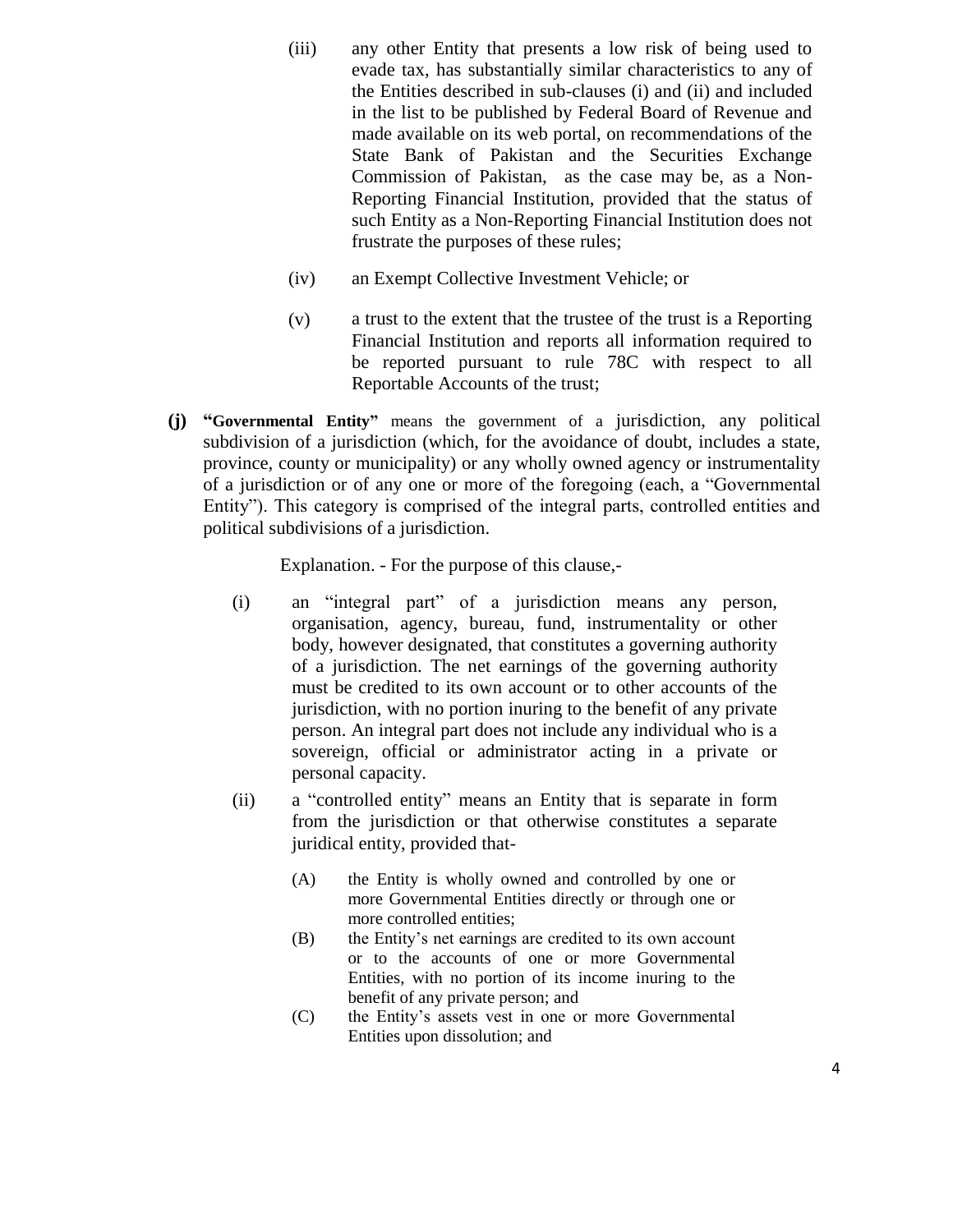- (iii*)* Income does not inure to the benefit of private persons if such persons are the intended beneficiaries of a governmental program and the program activities are performed for the general public with respect to the common welfare or relate to the administration of some phase of government. Notwithstanding the foregoing, however, income is considered to inure to the benefit of private persons if the income is derived from the use of a governmental entity to conduct a commercial business, such as a commercial banking business that provides financial services to private persons;
- **(k) "International Organization"** means any international organization or wholly owned agency or instrumentality thereof and includes any intergovernmental organization (including a supranational organization) that is comprised primarily of governments, that has in effect a headquarters or substantially similar agreement with Pakistan and the income of which does not inure to the benefit of private persons;
- **(l) "Central Bank"** means an institution that is by law or government sanction the principal authority, other than the government of the jurisdiction itself, issuing instruments intended to circulate as currency. Such an institution may include an instrumentality that is separate from the government of the jurisdiction, whether or not owned in whole or in part by the jurisdiction;
- **(m) "Broad Participation Retirement Fund"** means a fund established to provide retirement, disability or death benefits or any combination thereof, to beneficiaries that are current or former employees (or persons designated by such employees) of one or more employers in consideration for services rendered, provided that the fund-
	- (i) does not have a single beneficiary with a right to more than five per cent of the fund's assets;
	- (ii) is subject to government regulation and provides information reporting to the tax authorities; and
	- (iii) satisfies at least one of the following requirements, namely:-
		- (A)The fund is generally exempt from tax on investment income or taxation of such income is deferred or taxed at a reduced rate, due to its status as a retirement or pension plan;
		- (B) the fund receives at least fifty per cent of its total contributions (other than transfers of assets from other plans described in clauses (m)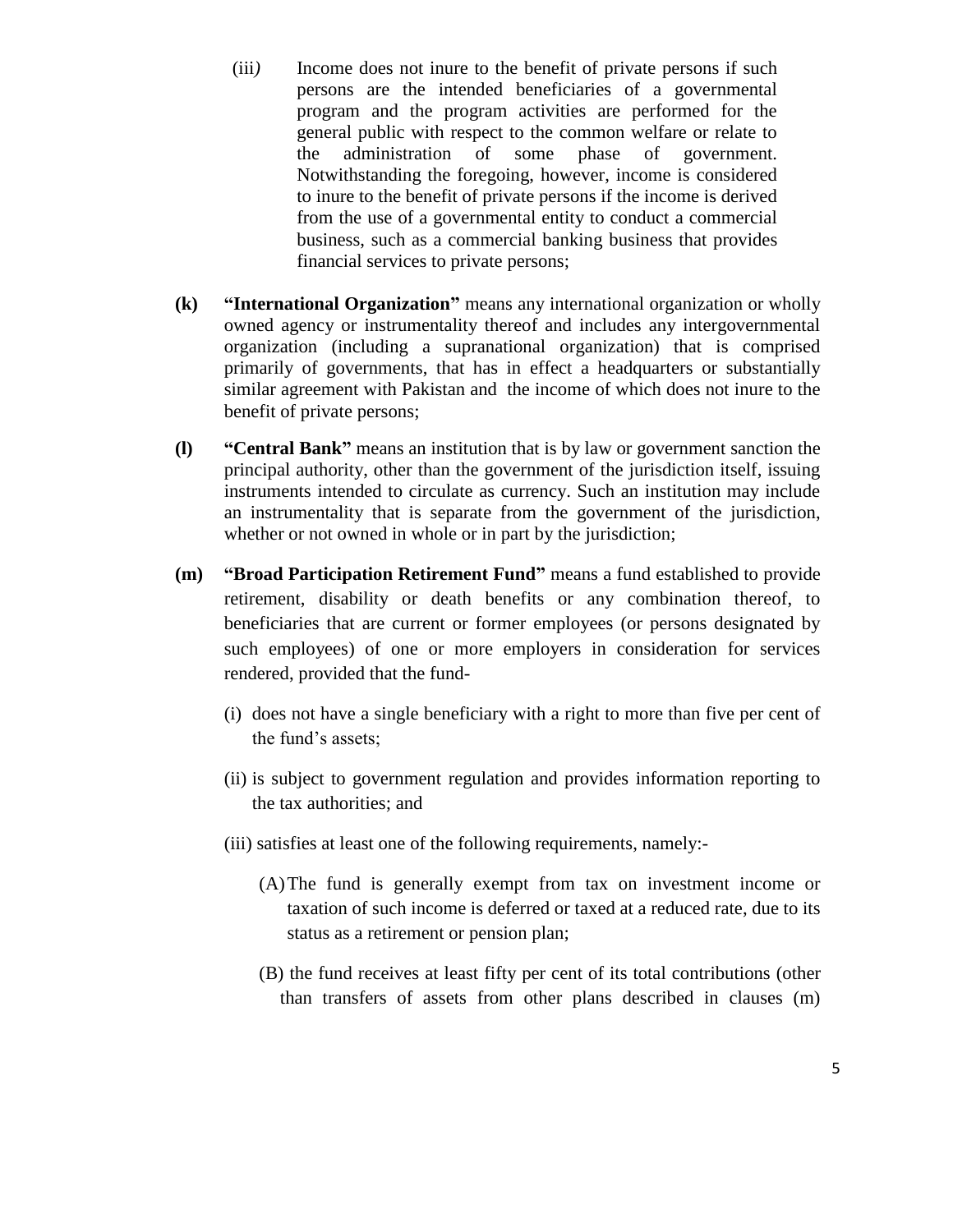through (o) or from retirement and pension accounts described in subclause(i) of clause (ah) from the sponsoring employers;

- (C) distributions or withdrawals from the fund are allowed only upon the occurrence of specified events related to retirement, disability or death (except rollover distributions to other retirement funds described in clauses (m) through (o) or retirement and pension accounts described in sub-clause (i) of clause (ah) or penalties apply to distributions or withdrawals made before such specified events; or
- (D) contributions (other than certain permitted make-up contributions) by employees to the fund are limited by reference to earned income of the employee or may not exceed fifty thousand US Dollars annually, applying the rules set forth in sub- rule (3) of rule 78*I* for account aggregation and currency translation;
- **(n) "Narrow Participation Retirement Fund"** means a fund established to provide retirement, disability or death benefits to beneficiaries that are current or former employees (or persons designated by such employees) of one or more employers in consideration for services rendered, provided that-
	- (i) the fund has fewer than fifty participants;
	- (ii) the fund is sponsored by one or more employers that are not Investment Entities or Passive NFEs;
	- (iii) the employee and employer contributions to the fund [other than transfers of assets from retirement and pension accounts described in sub-clause (i) of clause (ah)] are limited by reference to earned income and compensation of the employee, respectively;
	- (iv)participants, that are not residents of the jurisdiction in which the fund is established, are not entitled to more than twenty per cent of the fund's assets; and
	- (v) the fund is subject to government regulation and provides information reporting to the tax authorities;
- **(o) "Pension Fund of a Governmental Entity, International Organization or Central Bank"** means a fund established by a Governmental Entity, International Organization or Central Bank to provide retirement, disability or death benefits to beneficiaries or participants that are current or former employees (or persons designated by such employees) or that are not current or former employees, if the benefits provided to such beneficiaries or participants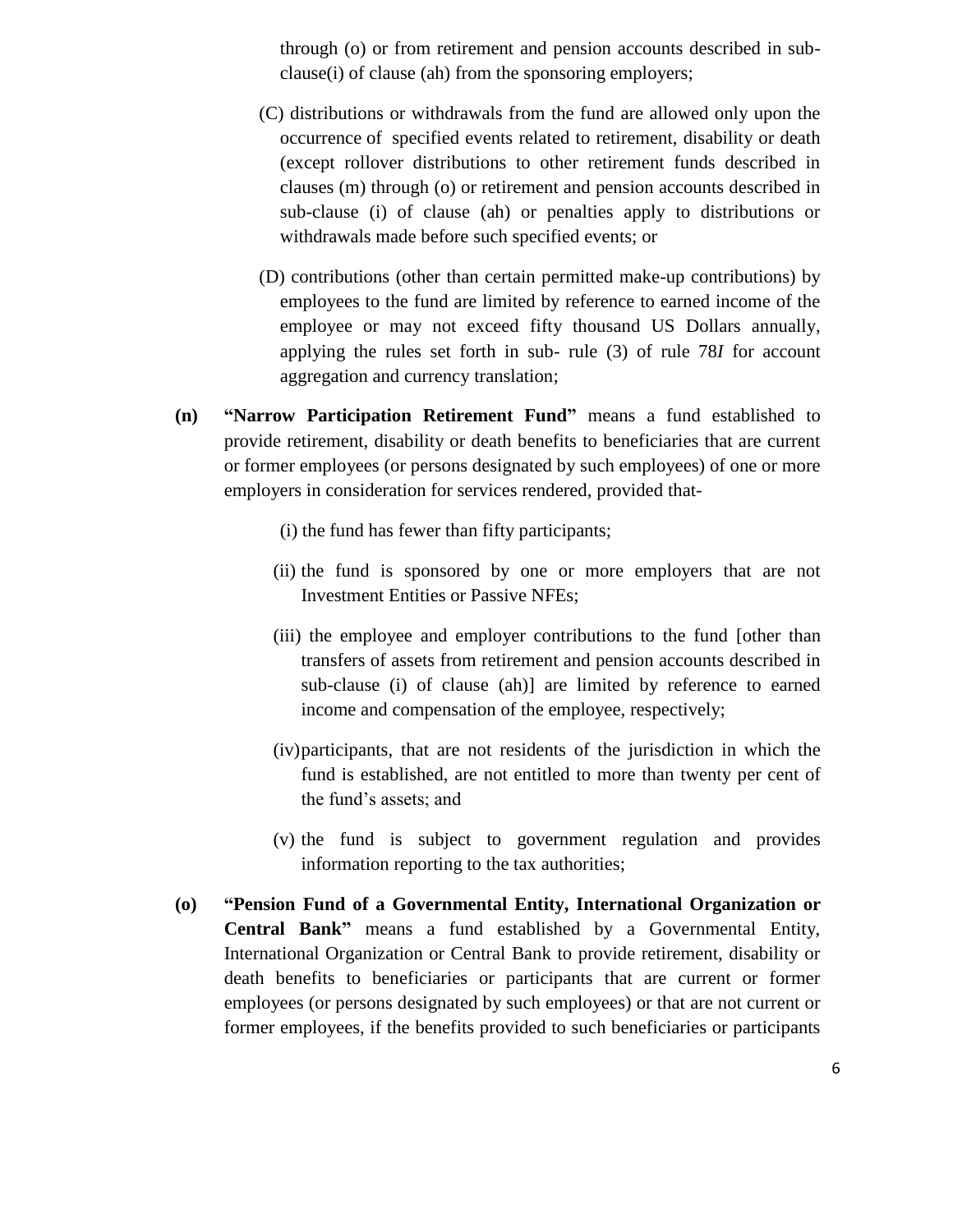are in consideration of personal services performed for the Governmental Entity, International Organization or Central Bank;

- **(p) "Qualified Credit Card Issuer"** means a Financial Institution satisfying the following requirements, namely:-
	- (i) the Financial Institution is a Financial Institution solely because it is an issuer of credit cards that accepts deposits only when a customer makes a payment in excess of a balance due with respect to the card and the overpayment is not immediately returned to the customer; and
	- (ii) beginning on or before the  $1<sup>st</sup>$  July, 2017, the Financial Institution implements policies and procedures either to prevent a customer from making an overpayment in excess of fifty thousand US Dollars or to ensure that any customer overpayment in excess of fifty thousand US Dollars is refunded to the customer within sixty days, in each case applying the rules set forth in sub-rule (3) of rule 78I for account aggregation and currency translation. For this purpose, a customer overpayment does not refer to credit balances to the extent of disputed charges but does include credit balances resulting from merchandise returns;
- **(q) "Exempt Collective Investment Vehicle"** means an Investment Entity that is regulated as a collective investment vehicle, provided that all of the interests in the collective investment vehicle are held by or through individuals or Entities that are not Reportable Persons except a Passive NFE with Controlling Persons who are Reportable Persons. An Investment Entity that is regulated as a collective investment vehicle does not fail to qualify as an Exempt Collective Investment Vehicle, solely because the collective investment vehicle has issued physical shares in bearer form, provided that-
	- (i) the collective investment vehicle has not issued and does not issue any physical shares in bearer form;
	- (ii) the collective investment vehicle retires all such shares upon surrender;
	- (iii) the collective investment vehicle performs the due diligence procedures set forth in rule 78D through 78J and reports any information required to be reported with respect to any such shares when such shares are presented for redemption or other payment; and
	- (iv) the collective investment vehicle has in place policies and procedures to ensure that such shares are redeemed or immobilized as soon as possible and in any event prior to the  $1<sup>st</sup>$  July, 2017;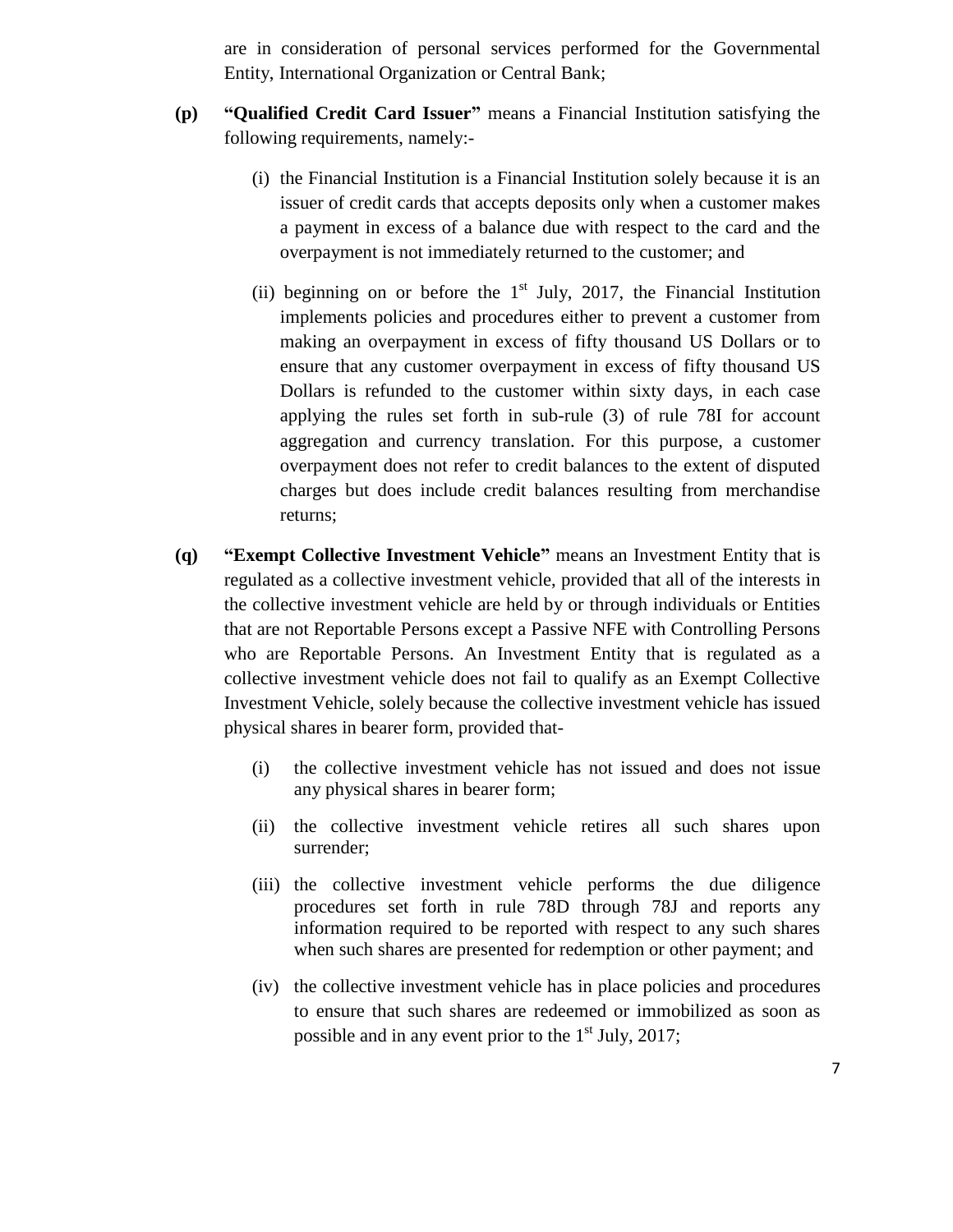- **(r) "Financial Account"** means an account maintained by a Financial Institution and includes a Depository Account, a Custodial Account and
	- (i) in the case of an Investment Entity, any equity or debt interest in the Financial Institution. Notwithstanding the foregoing, the term "Financial Account" does not include any equity or debt interest in any Entity that is an Investment Entity solely because it (a) renders investment advice to and acts on behalf of or (b) manages portfolios for and acts on behalf of a customer for the purpose of investing, managing or administering Financial Assets deposited in the name of the customer with a Financial Institution other than such Entity;
	- (ii) in the case of a Financial Institution not described in sub-clause (i) any equity or debt interest in the Financial Institution, if the class of interests was established with a purpose of avoiding reporting in accordance with Rule 78C; and
	- (iii) any Cash Value Insurance Contract and any Annuity Contract issued or maintained by a Financial Institution, other than a noninvestmentlinked, non-transferable immediate life annuity that is issued to an individual and monetizes a pension or disability benefit provided under an account that is an Excluded Account. The term "Financial Account" does not include any account that is an excluded account;
- **(s) "Depository Account"** includes any commercial, checking, savings, time or thrift account or an account that is evidenced by a certificate of deposit, thrift certificate, investment certificate, certificate of indebtedness or other similar instrument maintained by a Financial Institution in the ordinary course of a banking or similar business. A Depository Account also includes an amount held by an insurance company pursuant to a guaranteed investment contract or similar agreement to pay or credit interest thereon;
- **(t) "Custodial Account"** means an account (other than an Insurance Contract or Annuity Contract) that holds one or more Financial Assets for the benefit of another person;
- **(u) "Equity Interest"** means, in the case of a partnership that is a Financial Institution, either a capital or profits interest in the partnership. In the case of a trust that is a Financial Institution, an Equity Interest is considered to be held by any person treated as a settlor or beneficiary of all or a portion of the trust, or any other natural person exercising ultimate effective control over the trust. A Reportable Person will be treated as being a beneficiary of a trust if such Reportable Person has the right to receive directly or indirectly (for example,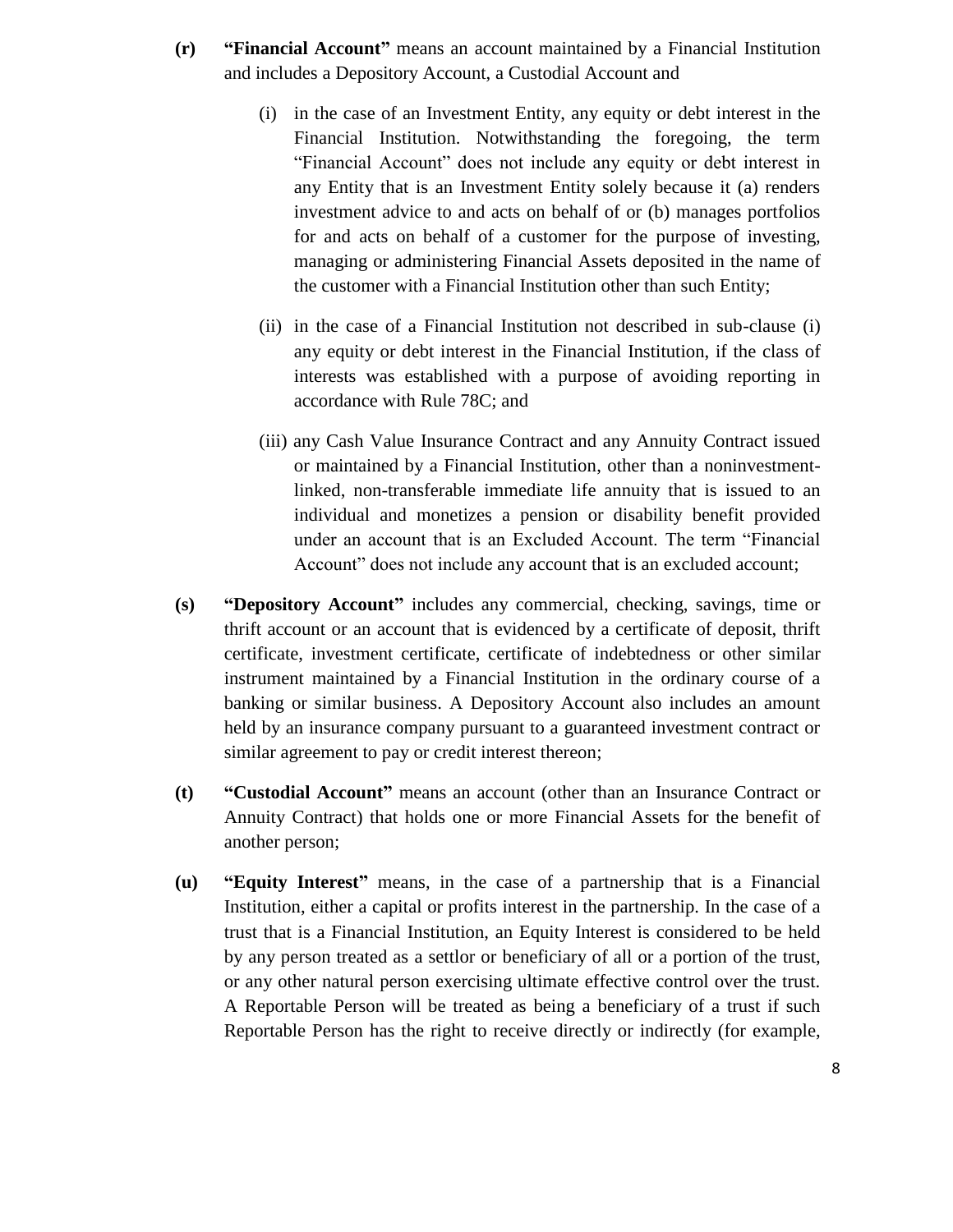through a nominee) a mandatory distribution or may receive, directly or indirectly, a discretionary distribution from the trust;

- **(v) "Insurance Contract"** means a contract (other than an Annuity Contract) under which the issuer agrees to pay an amount upon the occurrence of a specified contingency involving mortality, morbidity, accident, liability or property risk;
- **(w) "Annuity Contract"** means a contract under which the issuer agrees to make payments for a period of time determined in whole or in part by reference to the life expectancy of one or more individuals. The term also includes a contract that is considered to be an Annuity Contract in accordance with the law, regulation or practice of the jurisdiction in which the contract was issued, and under which the issuer agrees to make payments for a term of years;
- **(x) "Cash Value Insurance Contract"** means an Insurance Contract (other than an indemnity reinsurance contract between two insurance companies) that has a Cash Value;
- **(y) "Cash Value"** means the greater of (a) the amount that the policyholder is entitled to receive upon surrender or termination of the contract (determined without reduction for any surrender charge or policy loan), and (b) the amount the policyholder can borrow under or with regard to the contract. Notwithstanding the foregoing, the term "Cash Value" does not include an amount payable under an Insurance Contract-
	- (i) solely by reason of the death of an individual insured under a life insurance contract;
	- (ii) as a personal injury or sickness benefit or other benefit providing indemnification of an economic loss incurred upon the occurrence of the event insured against;
	- (iii) as a refund of a previously paid premium (less cost of insurance charges whether or not actually imposed) under an Insurance Contract (other than an investment-linked life insurance contract or an Annuity Contract) due to cancellation or termination of the contract, decrease in risk exposure during the effective period of the contract, or arising from the correction of a posting or similar error with regard to the premium for the contract;
	- (iv) as a policyholder dividend (other than a termination dividend) provided that the dividend relates to an Insurance Contract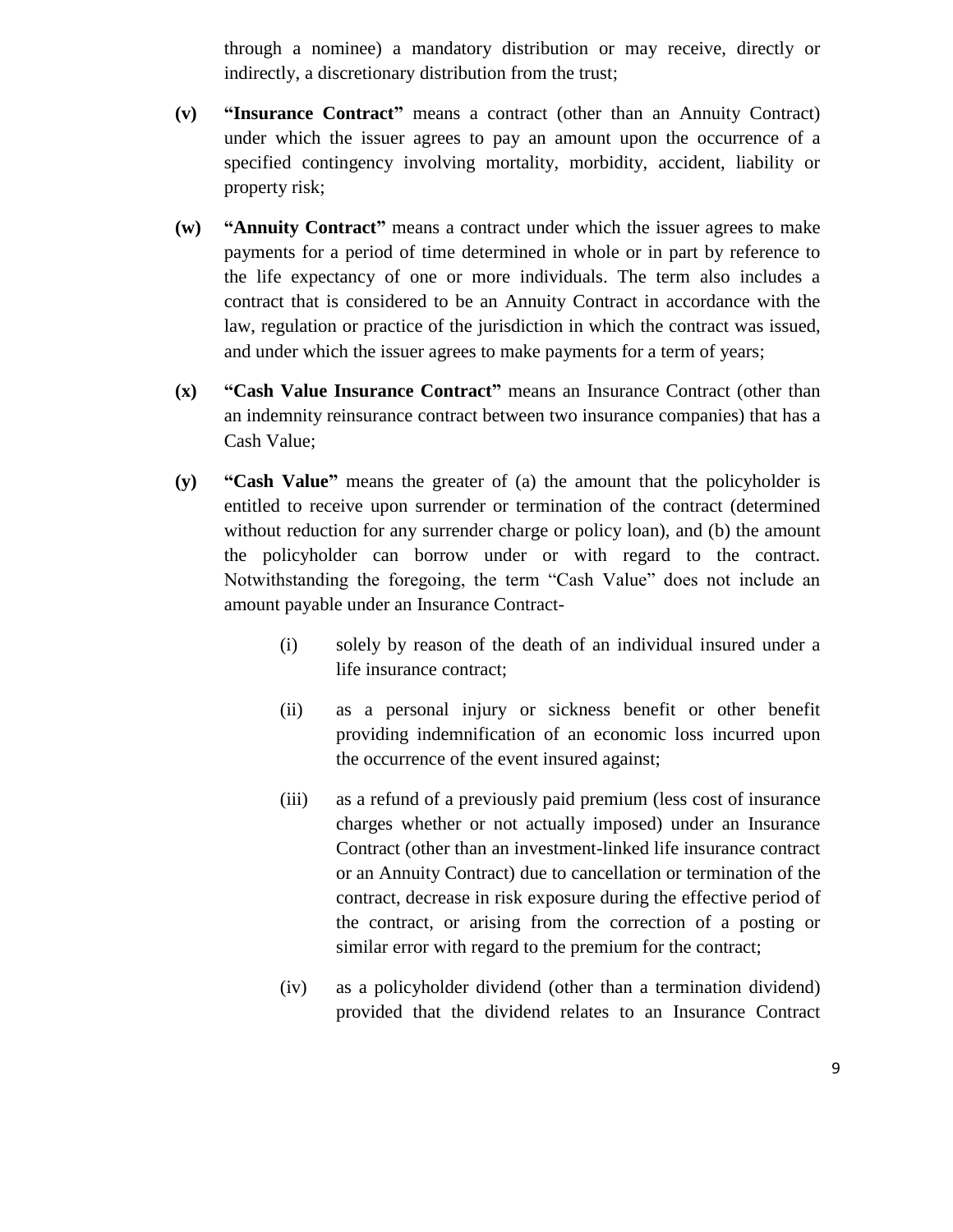under which the only benefits payable are described in subclause (ii) of clause (y); or

- (v) as a return of an advance premium or premium deposit for an Insurance Contract for which the premium is payable at least annually if the amount of the advance premium or premium deposit does not exceed the next annual premium that will be payable under the contract;
- **(z) "Preexisting Account"** means a Financial Account maintained by a Reporting Financial Institution on or before the  $30<sup>th</sup>$  June, 2017;
- **(aa) "New Account"** means a Financial Account maintained by a Reporting Financial Institution opened on or after the  $1<sup>st</sup>$  July, 2017;
- **(ab) "Preexisting Individual Account"** means a Preexisting Account held by one or more individuals;
- **(ac) "New Individual Account"** means a New Account held by one or more individuals;
- **(ad) "Preexisting Entity Account"** means a Preexisting Account held by one or more Entities;
- **(ae) "Lower Value Account"** means a Preexisting Individual Account with an aggregate balance or value that does not exceed one million US Dollars as of  $30<sup>th</sup>$  June, 2017 or the  $31<sup>st</sup>$  December of any subsequent year;
- **(af) "High Value Account"** means a Preexisting Individual Account with an aggregate balance or value that exceeds one million US Dollars as of the  $30<sup>th</sup>$  June, 2017 or the 31<sup>st</sup> December of any subsequent year;
- **(ag) "New Entity Account"** means a New Account held by one or more Entities;
- **(ah) "Excluded Account"** means any of the following accounts, namely:-

(i) a retirement or pension account that satisfies the following requirements, namely:-

- (A) the account is subject to regulation as a personal retirement account or is part of a registered or regulated retirement or pension plan for the provision of retirement or pension benefits (including disability or death benefits);
- B) the account is tax-favoured (i.e. contributions to the account that would otherwise be subject to tax are deductible or excluded from the gross income of the account holder or taxed at a reduced rate, or taxation of investment income from the account is deferred or taxed at a reduced rate);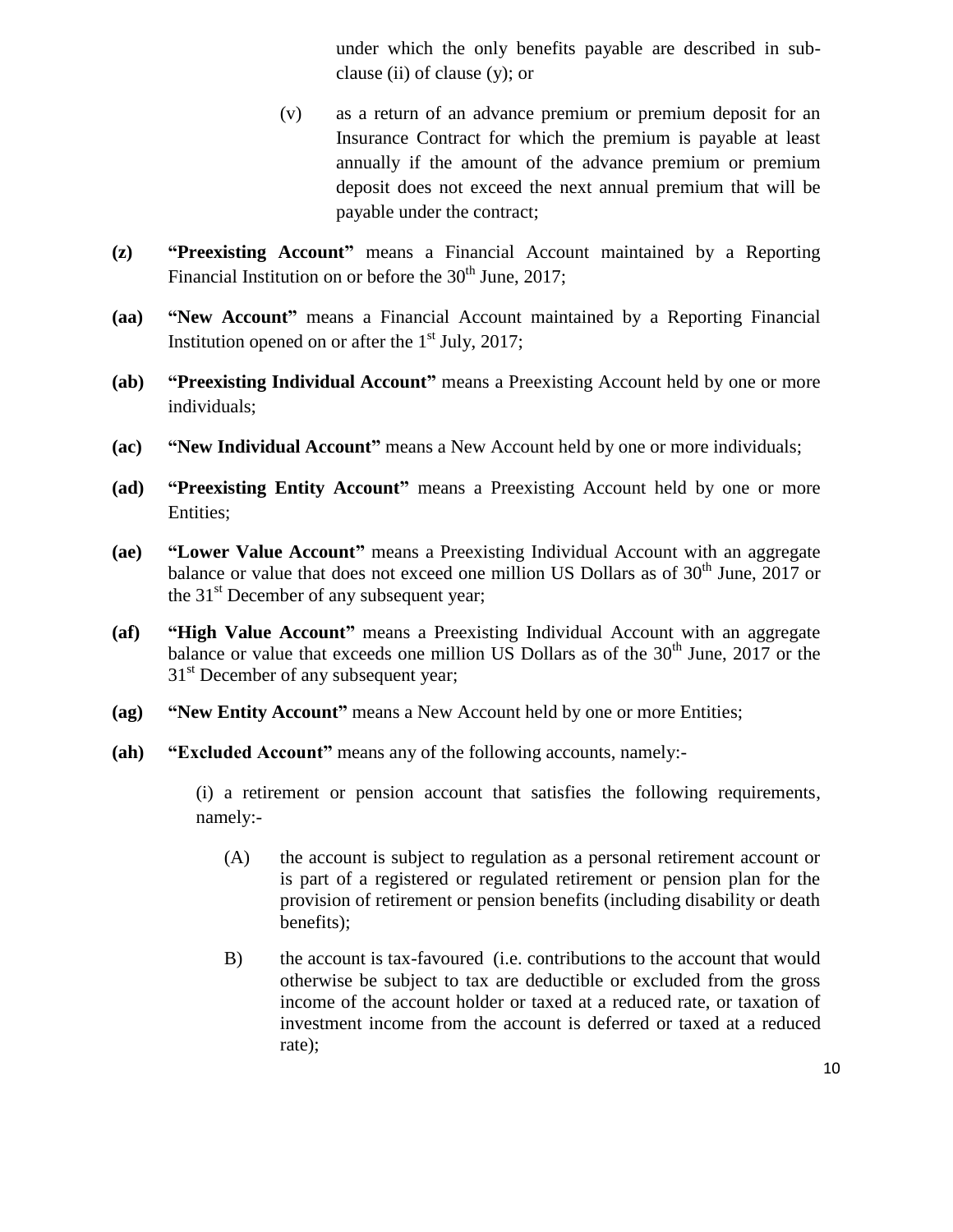- (C) information reporting is required to the Commissioner Inland Revenue with respect to the account;
- (D) withdrawals are conditioned on reaching a specified retirement age, disability, or death, or penalties apply to withdrawals made before such specified events; and
- (E) either (i) annual contributions are limited to fifty thousand US Dollars or less, or (ii) there is a maximum lifetime contribution limit to the account of one million US Dollars or less, in each case applying the rules set forth in sub-rule (3) of rule 78*I* for account aggregation and currency translation.

A Financial Account that otherwise satisfies the requirements of this paragraph will not fail to satisfy such requirements solely because such Financial Account may receive assets or funds transferred from one or more Financial Accounts that meet the requirements of sub-clauses (i) or (ii) of clause (ah) or from one or more retirement or pension funds that meet the requirements of any of clauses (m) through (o);

- (ii) an account that satisfies the following requirements, namely:-
	- (A) the account is subject to regulation as an investment vehicle for purposes other than for retirement and is regularly traded on an established securities market, or the account is subject to regulation as a savings vehicle for purposes other than for retirement;
	- (B) the account is tax-favoured (i.e. contributions to the account that would otherwise be subject to tax are deductible or excluded from the gross income of the account holder or taxed at a reduced rate, or taxation of investment income from the account is deferred or taxed at a reduced rate);
	- (C) withdrawals are conditioned on meeting specific criteria related to the purpose of the investment or savings account (for example, the provision of educational or medical benefits), or penalties apply to withdrawals made before such criteria are met; and
	- (D) annual contributions are limited to fifty thousand US dollars or less, applying the rules set forth in rule 78*I* for account aggregation and currency translation.

A Financial Account that otherwise satisfies the requirement of para (D) of sub clause (ii) of clause (ah) will not fail to satisfy such requirement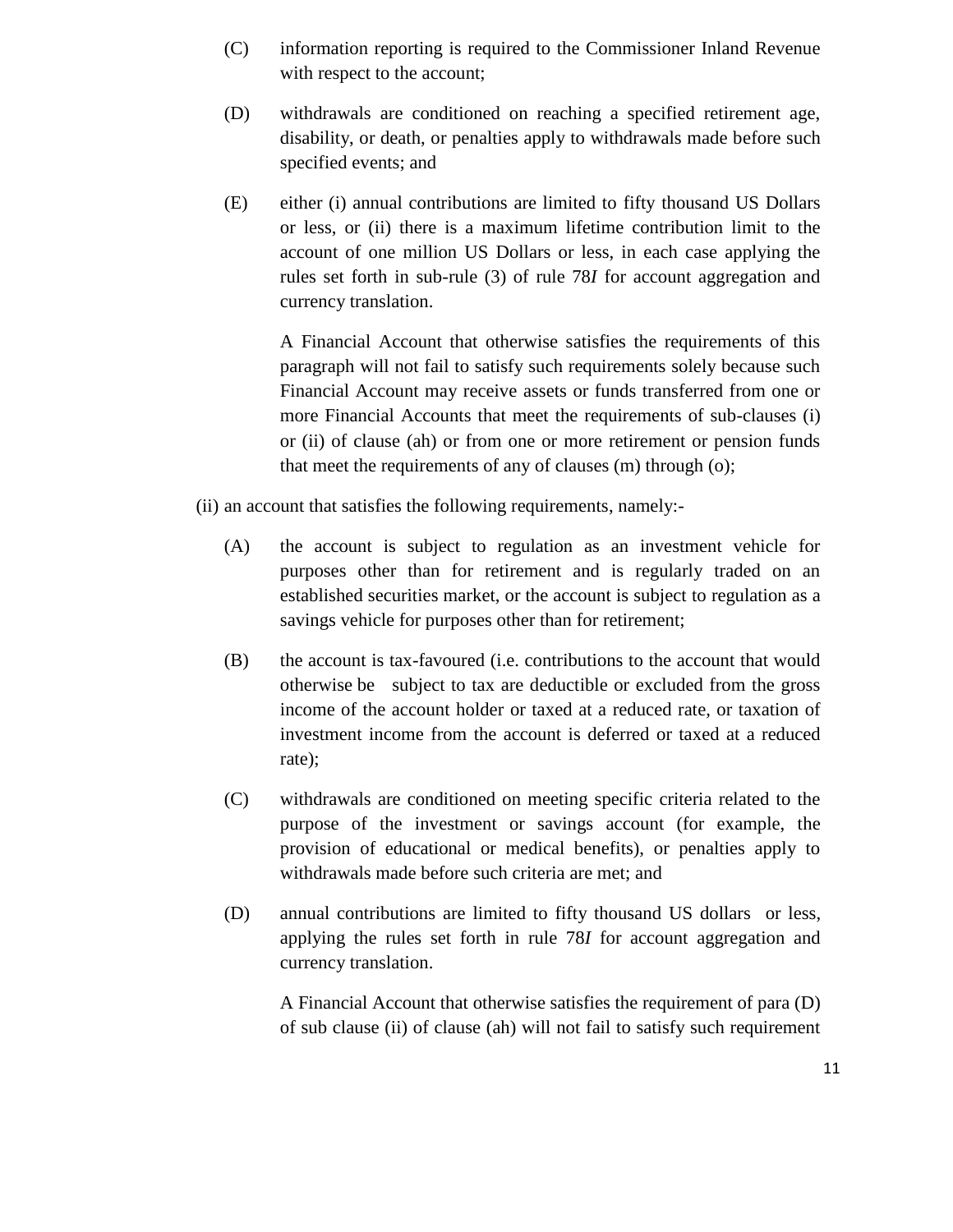solely because such Financial Account may receive assets or funds transferred from one or more Financial Accounts that meet the requirements of sub-clause (i) or (ii) of clause (ah) or from one or more retirement or pension funds that meet the requirements of any of clauses (m) through (o);

- (iii) a life insurance contract with a coverage period that will end before the insured individual attains age of ninety, provided that the contract satisfies the following requirements, namely:-
	- (A) periodic premiums, which do not decrease over time, are payable at least annually during the period the contract is in existence or until the insured attains age of ninety, whichever is shorter;
	- (B). the contract has no contract value that any person can access (by withdrawal, loan, or otherwise) without terminating the contract;
	- (C) the amount (other than a death benefit) payable upon cancellation or termination of the contract cannot exceed the aggregate premiums paid for the contract, less the sum of mortality, morbidity, and expense charges (whether or not actually imposed) for the period or periods of the contract's existence and any amounts paid prior to the cancellation or termination of the contract; and
	- (D) the contract is not held by a transferee for value;
- (iv) an account that is held solely by an estate if the documentation for such account includes a copy of the deceased's will or death certificate;
- (v) an account established in connection with any of the following, namely:-
	- (A) a court order or judgment;
	- (B) a sale, exchange or lease of real or personal property, provided that the account satisfies the following requirements , namely:-
		- (I) the account is funded solely with a down payment, earnest money, deposit in an amount appropriate to secure an obligation directly related to the transaction, or a similar payment, or is funded with a Financial Asset that is deposited in the account in connection with the sale, exchange, or lease of the property;
		- (II) the account is established and used solely to secure the obligation of the purchaser to pay the purchase price for the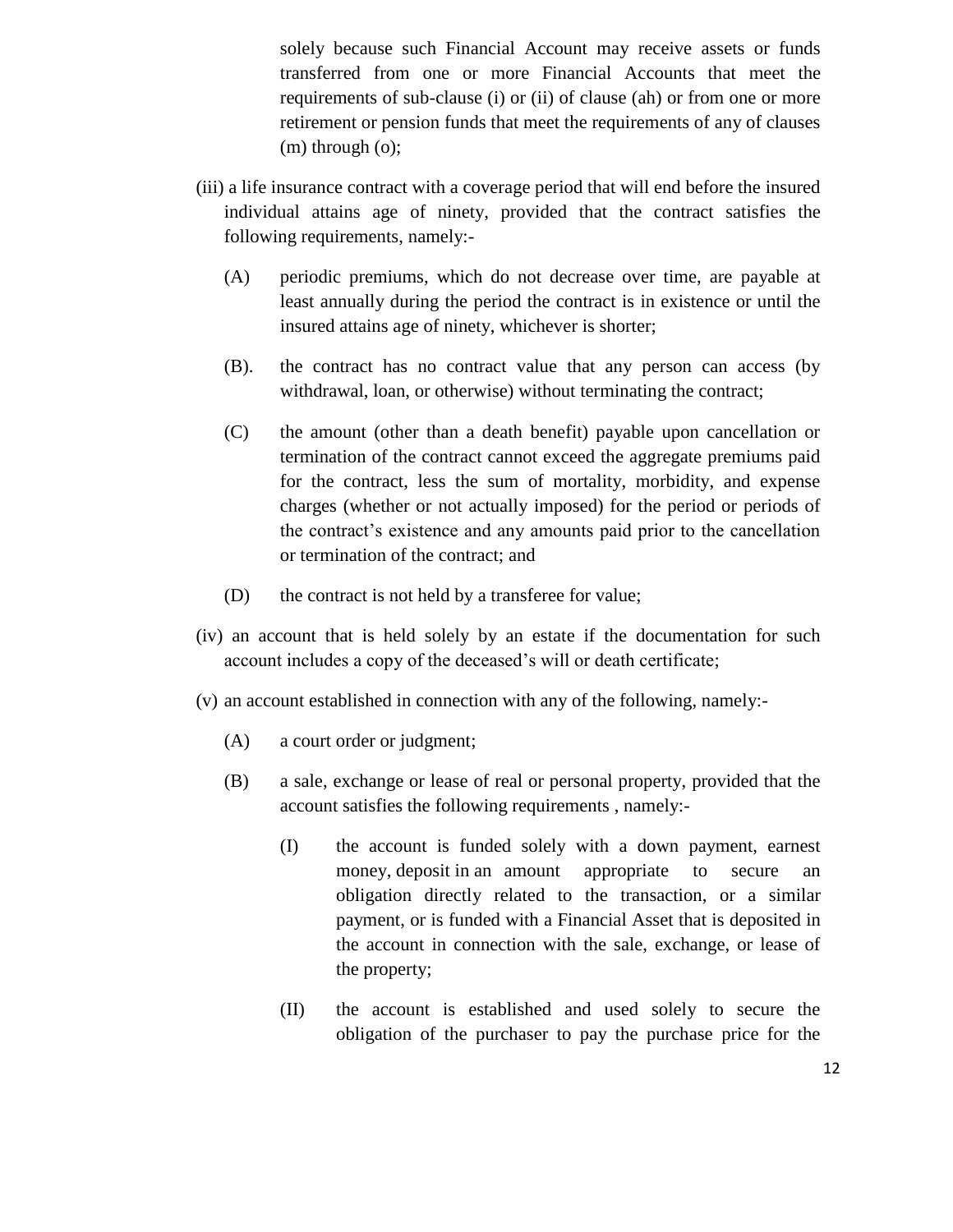property, the seller to pay any contingent liability, or the lessor or lessee to pay for any damages relating to the leased property as agreed under the lease;

- (III) the assets of the account, including the income earned thereon, will be paid or otherwise distributed for the benefit of the purchaser, seller, lessor, or lessee (including to satisfy such person's obligation) when the property is sold, exchanged, or surrendered, or the lease terminates;
- (IV) the account is not a margin or similar account established in connection with a sale or exchange of a Financial Asset; and
- (V) the account is not associated with an account described in subclause (vi) of clause (ah);
- (C) an obligation of a Financial Institution servicing a loan secured by real property to set aside a portion of a payment solely to facilitate the payment of taxes or insurance related to the real property at a later time;
- (D) An obligation of a Financial Institution solely to facilitate the payment of taxes at a later time;

(vi) A Depository Account that satisfies the following requirements; namely:-

- (A) the account exists solely because a customer makes a payment in excess of a balance due with respect to a credit card or other revolving credit facility and the overpayment is not immediately returned to the customer; and
- (B) Beginning on or before the  $1<sup>st</sup>$  July, 2017, the Financial Institution implements policies and procedures either to prevent a customer from making an overpayment in excess of fifty thousand US Dollar or to ensure that any customer overpayment in excess of fifty thousand US Dollars is refunded to the customer within sixty days, in each case applying the rules set forth in sub-rule (3) of rule 78*I* for currency translation. For this purpose, a customer overpayment does not refer to credit balances to the extent of disputed charges but does include credit balances resulting from merchandise returns;
- (vii) any other account that presents a low risk of being used to evade tax, has substantially similar characteristics to any of the accounts described in subclauses (i) through (vi) of clause (ah) and is included in the list to be published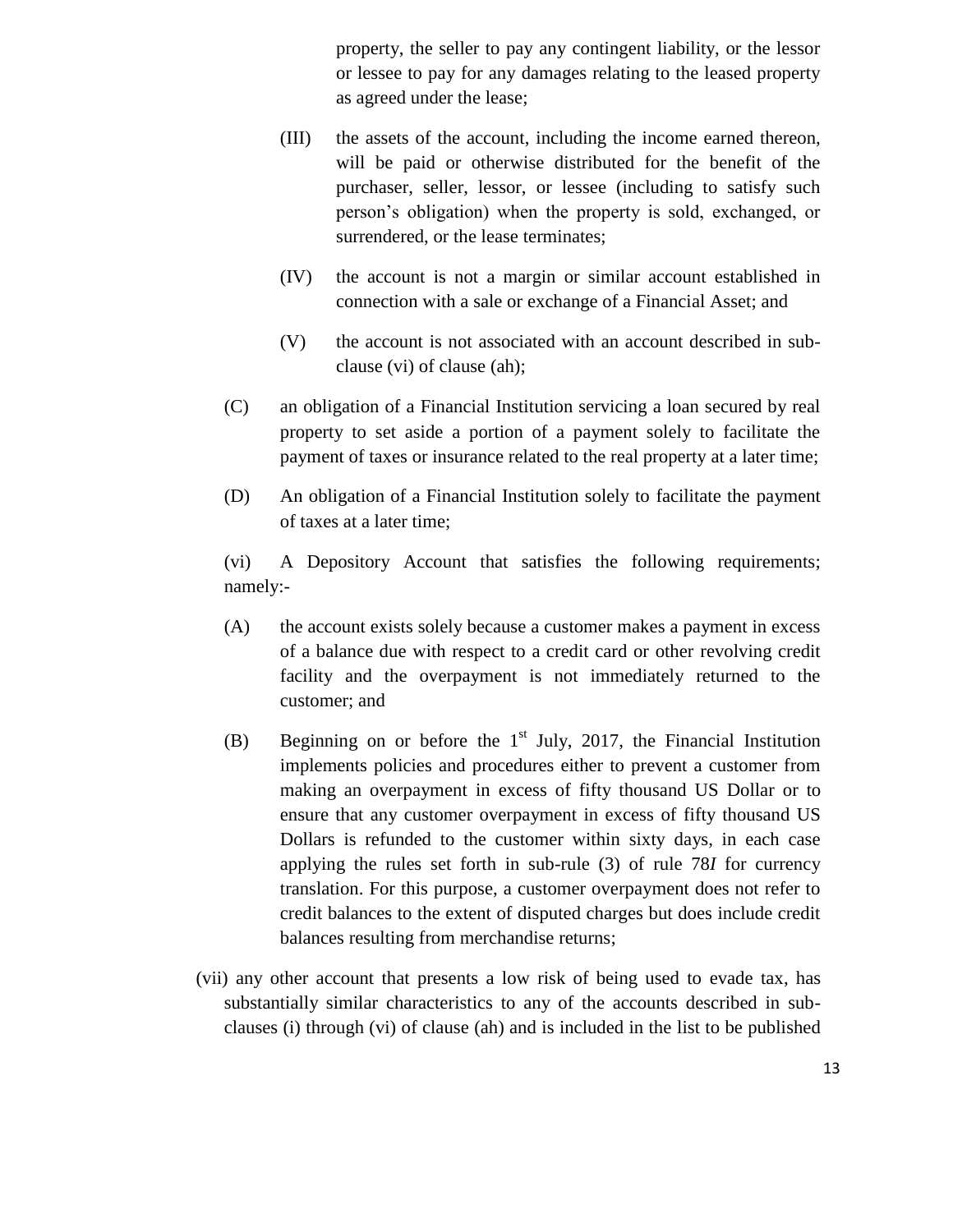by the Federal Board of Revenue (FBR) and made available on its web portal, on recommendations of the State Bank of Pakistan and the Securities and Exchange Commission of Pakistan, as the case may be, as excluded account, provided that the status of such account as an Excluded Account does not frustrate the purposes of these rules;

- **(ai) "Reportable Account"** means an account held by one or more Reportable Persons or by a Passive NFE with one or more Controlling Persons that is a Reportable Person provided it has been identified as such pursuant rule 78D through 78J;
- **(aj) "Reportable Person"** means a Person other than-
	- (i) a corporation the stock of which is regularly traded on one or more established securities markets;
	- (ii) any corporation that is a Related Entity of a corporation described in sub-clause (i);
	- (iii) a Governmental Entity;
	- (iv) an International Organization;
	- (v) a Central Bank; or
	- (vi) a Financial Institution.
- **(ak) "Reportable Jurisdiction Person"** means an individual or Entity that is resident in a Reportable Jurisdiction or an estate of a decedent that was a resident of Reportable Jurisdiction. For this purpose, an Entity such as a partnership, limited liability partnership or similar legal arrangement that has no residence for tax purposes shall be treated as resident in the jurisdiction in which its place of effective management is situated;
- **(al) "Reportable Jurisdiction"** means all jurisdictions other than Pakistan and the United States of America;
- **(am) "Participating Jurisdiction"** means a jurisdiction (i) with which an agreement is in place pursuant to which there is an obligation in place to provide the information specified in rule 78C, and (ii) which is identified in a published list to be made available on FBR's web portal;
- **(an) "Controlling Persons"** means the natural persons who exercise control over an Entity. In the case of a trust, such term means the settlor, the trustees, the protector, if any, the beneficiaries or class of beneficiaries and any other natural person exercising ultimate effective control over the trust and in the case of a legal arrangement, other than a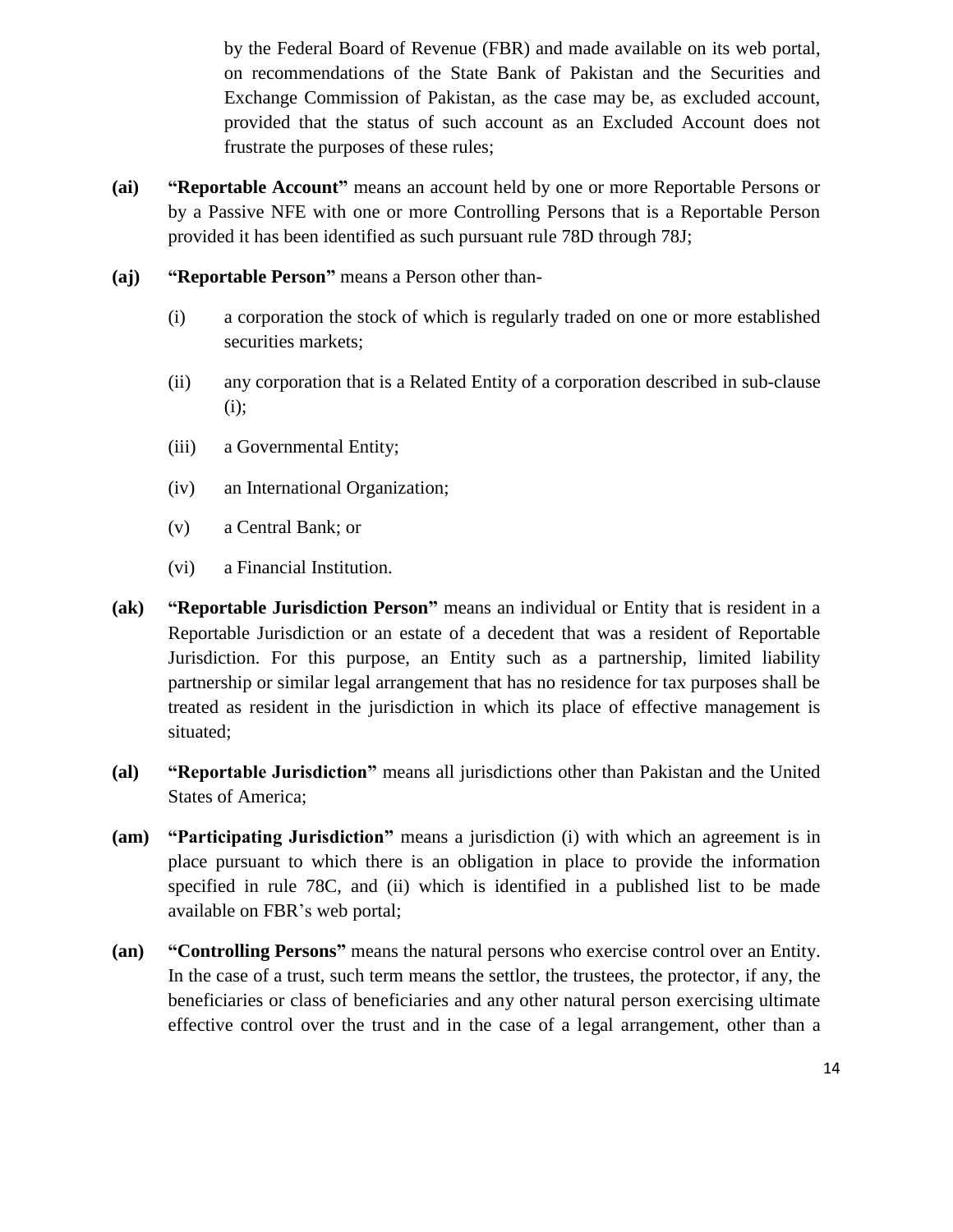trust, such term means persons in equivalent or similar positions. The term "Controlling Persons" must be interpreted in a manner consistent with the Financial Action Task Force recommendations;

- **(ao) "NFE"** means any Entity that is not a Financial Institution;
- **(ap) "Passive NFE"** means any (i) NFE that is not an Active NFE or (ii) an Investment Entity described in sub-clause (ii) of clause (f) that is not a Participating Jurisdiction Financial Institution;
- **(aq) "Active NFE"** means any NFE that meets any of the following criteria, namely:-
	- (i) less than fifty per cent of the NFE's gross income for the preceding calendar year is passive income and less than fifty per cent of the assets held by the NFE during the preceding calendar year are assets that produce or are held for the production of passive income;
	- (ii) the stock of the NFE is regularly traded on an established securities market or the NFE is a Related Entity of an Entity the stock of which is regularly traded on an established securities market;
	- (iii) the NFE is a Governmental Entity, an International Organization, a Central Bank , or an Entity wholly owned by one or more of the foregoing;
	- (iv) substantially all of the activities of the NFE consist of holding (in whole or in part) the outstanding stock of, or providing financing and services to, one or more subsidiaries that engage in trades or businesses other than the business of a Financial Institution, except that an Entity does not qualify for this status if the Entity functions (or holds itself out) as an investment fund, such as a private equity fund, venture capital fund, leveraged buyout fund, or any investment vehicle whose purpose is to acquire or fund companies and then hold interests in those companies as capital assets for investment purposes;
	- (v) the NFE is not yet operating a business and has no prior operating history, but is investing capital into assets with the intent to operate a business other than that of a Financial Institution, provided that the NFE does not qualify for this exception after the date that is twenty four months after the date of the initial organization of the NFE;
	- (vi) the NFE was not a Financial Institution in the past five years and is in the process of liquidating its assets or is reorganizing with the intent to continue or recommence operations in a business other than that of a Financial Institution;
	- (vii) the NFE primarily engages in financing and hedging transactions with, or for, Related Entities that are not Financial Institutions, and does not provide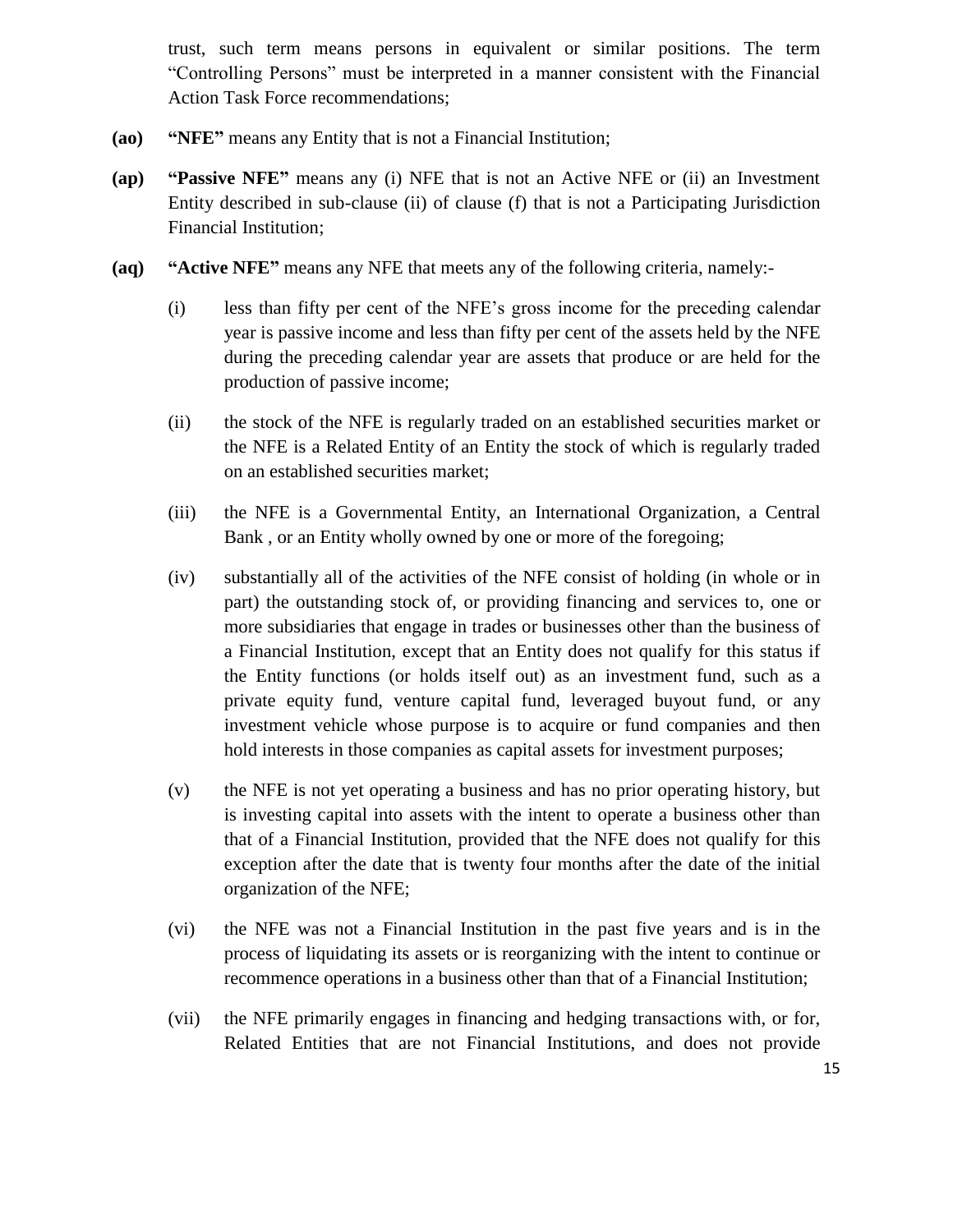financing or hedging services to any Entity that is not a Related Entity, provided that the group of any such Related Entities is primarily engaged in a business other than that of a Financial Institution; or

- (viii) the NFE meets all of the following requirements, namely:-
	- (A) it is established and operated in its jurisdiction of residence exclusively for religious, charitable, scientific, artistic, cultural, athletic, or educational purposes; or it is established and operated in its jurisdiction of residence and it is a professional organization, business league, chamber of commerce, labour organization, agricultural or horticultural organization, civic league or an organization operated exclusively for the promotion of social welfare;
	- (B) it is exempt from income tax in its jurisdiction of residence;
	- (C) it has no shareholders or members who have a proprietary or beneficial interest in its income or assets;
	- (D) the applicable laws of the NFE's jurisdiction of residence or the NFE's formation documents do not permit any income or assets of the NFE to be distributed to, or applied for the benefit of, a private person or noncharitable Entity other than pursuant to the conduct of the NFE's charitable activities, or as payment of reasonable compensation for services rendered, or as payment representing the fair market value of property which the NFE has purchased; and
	- (E) the applicable laws of the NFE's jurisdiction of residence or the NFE's formation documents require that, upon the NFE's liquidation or dissolution, all of its assets be distributed to a Governmental Entity or other non-profit organization, or escheat to the government of the NFE's jurisdiction of residence or any political subdivision thereof;
- **(ar) "Account Holder"** means the person listed or identified as the holder of a Financial Account by the Financial Institution that maintains the account. A person, other than a Financial Institution, holding a Financial Account for the benefit or account of another person as agent, custodian, nominee, signatory, investment advisor or intermediary is not treated as holding the account for purposes of these rules and such other person is treated as holding the account. In the case of a Cash Value Insurance Contract or an Annuity Contract, the Account Holder is any person entitled to access the Cash Value or change the beneficiary of the contract. If no person can access the Cash Value or change the beneficiary, the Account Holder is any person named as the owner in the contract and any person with a vested entitlement to payment under the terms of the contract. Upon the maturity of a Cash Value Insurance Contract or an Annuity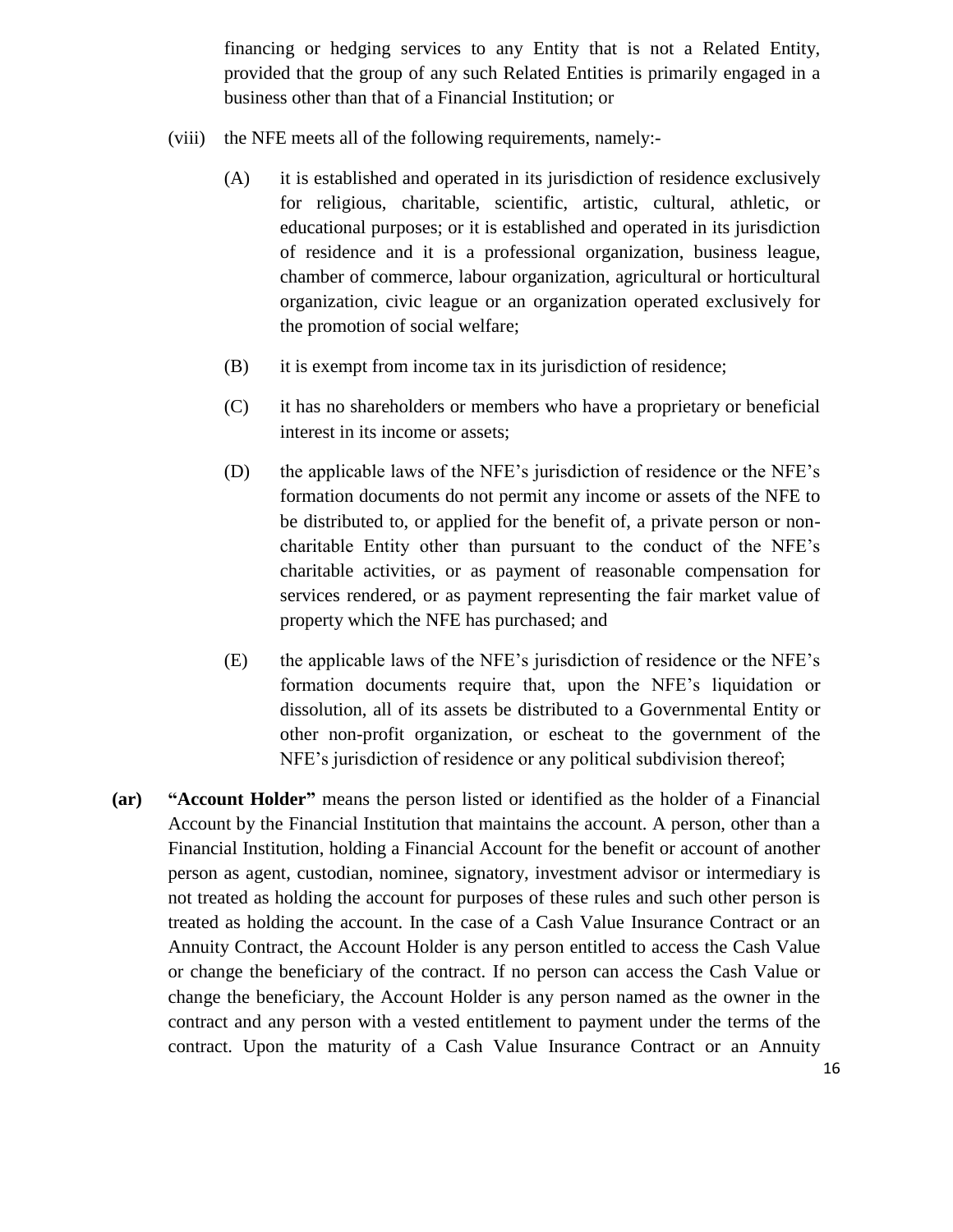Contract, each person entitled to receive a payment under the contract is treated as an Account Holder;

- **(as) "AML/KYC Procedures"** means the customer due diligence procedures of a Reporting Financial Institution pursuant to the anti-money laundering or similar requirements to which such Reporting Financial Institution is subject;
- **(at) "Entity"** means a legal person or a legal arrangement, such as a corporation, partnership, trust or foundation;
- **(au) "Related Entity"** means if either entity controls the other Entity, or two Entities are under common control. For this purpose control includes direct or indirect ownership of more than fifty percent of the vote and value in an Entity;
- **(av) "TIN"** means Taxpayer Identification Number (or any other functional equivalent in the absence of a Taxpayer Identification Number); and
- **(aw) "Documentary Evidence"** includes any of the following, namely:-
	- (i) a certificate of residence issued by an authorized government body (for example, a government or agency thereof or a municipality) of the jurisdiction in which the payee claims to be a resident;
	- (ii) with respect to an individual, any valid identification issued by an authorized government body (for example, a government or agency thereof or a municipality) that includes the individual's name and is typically used for identification purposes;
	- iii) with respect to an Entity, any official documentation issued by an authorized government body (for example, a government or agency thereof or a municipality) that includes the name of the Entity and either the address of its principal office in the jurisdiction in which it claims to be a resident or the jurisdiction in which the Entity was incorporated or organized;
	- (iv) any audited financial statement, third-party credit report, bankruptcy filing or securities regulator's report.

**78C. General Reporting Requirements** (1) Subject to sub-rule (3) through (6) each Reporting Financial Institution shall report the following information with respect to each Reportable Account of such Reporting Financial Institution to the Federal Board of Revenue, namely:-

(a) the name, address, jurisdiction of residence, TIN and date and place of birth (in the case of an individual) of each Reportable Person that is an Account Holder of the account and, in the case of any Entity that is an Account Holder and that,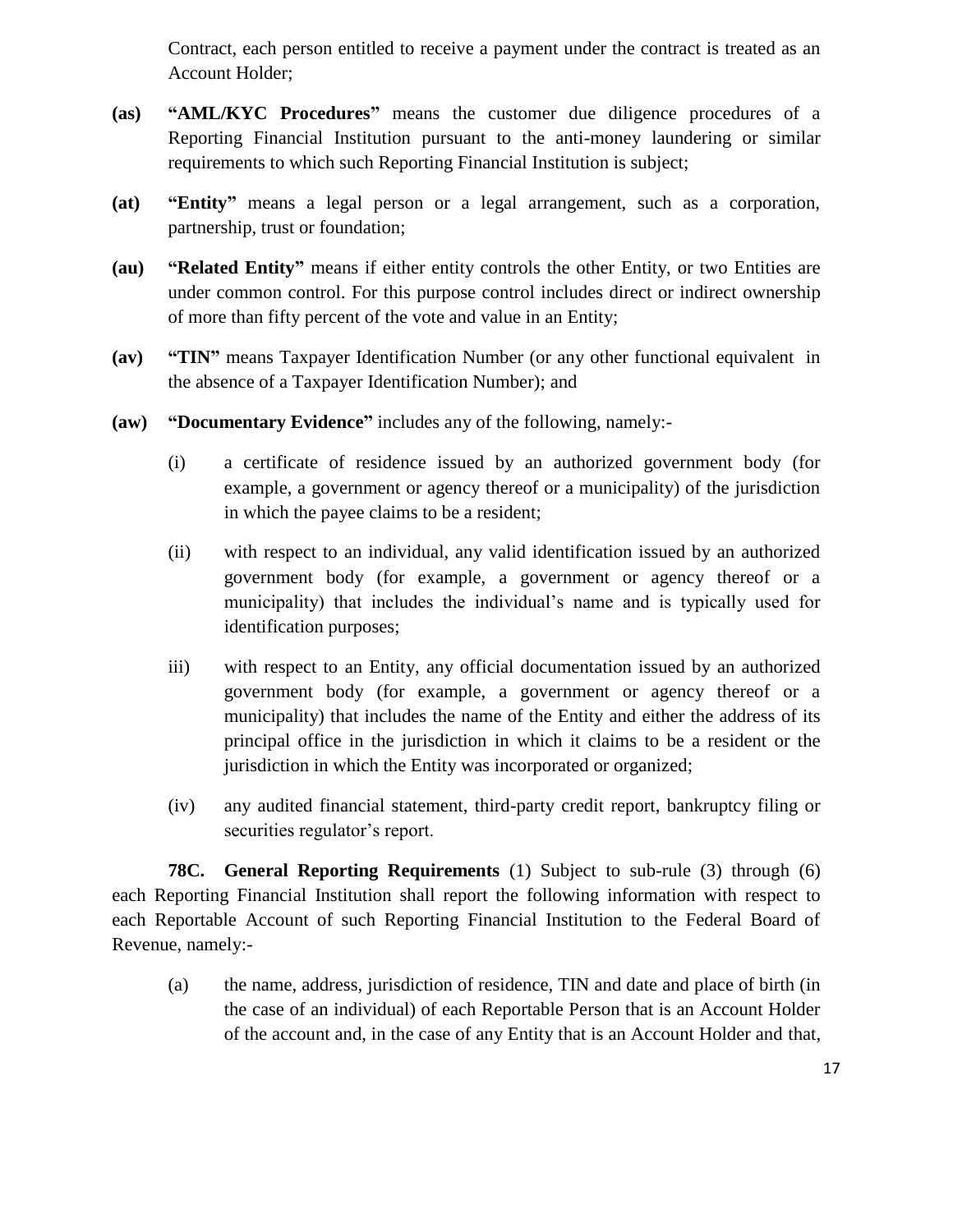after application of the due diligence procedures consistent with rules 78G through 78*I*, is identified as having one or more Controlling Persons that is a Reportable Person, the name, address, jurisdiction of residence and TIN of the Entity and the name, address, jurisdiction of residence, TIN and date and place of birth of each Reportable Person;

- (b) the account number (or functional equivalent in the absence of an account number);
- (c) the name and identifying number, if any, of the Reporting Financial Institution;
- (d) the account balance or value (including, in the case of a Cash Value Insurance Contract or Annuity Contract, the Cash Value or surrender value) as of the end of the relevant calendar year or other appropriate reporting period or, if the account was closed during such year or period, the closure of the account;
- (e) in the case of any Custodial Account-
	- (i) the total gross amount of interest, the total gross amount of dividends, and the total gross amount of other income generated with respect to the assets held in the account, in each case paid or credited to the account (or with respect to the account) during the calendar year; or other appropriate reporting period; and
	- (ii) the total gross proceeds from the sale or redemption of Financial Assets paid or credited to the account during the calendar year or other appropriate reporting period with respect to which the Reporting Financial Institution acted as a custodian, broker, nominee or otherwise as an agent for the Account Holder;
- (f) in the case of any Depository Account, the total gross amount of interest paid or credited to the account during the calendar year or other appropriate reporting period; and
- (g) in the case of any account not described in clause (e) or (f) of sub-rule (1), the total gross amount paid or credited to the Account Holder with respect to the account during the calendar year or other appropriate reporting period with respect to which the Reporting Financial Institution is the obligor or debtor, including the aggregate amount of any redemption payments made to the Account Holder during the calendar year or other appropriate reporting period.

(2) The information reported shall identify the currency in which each amount is denominated.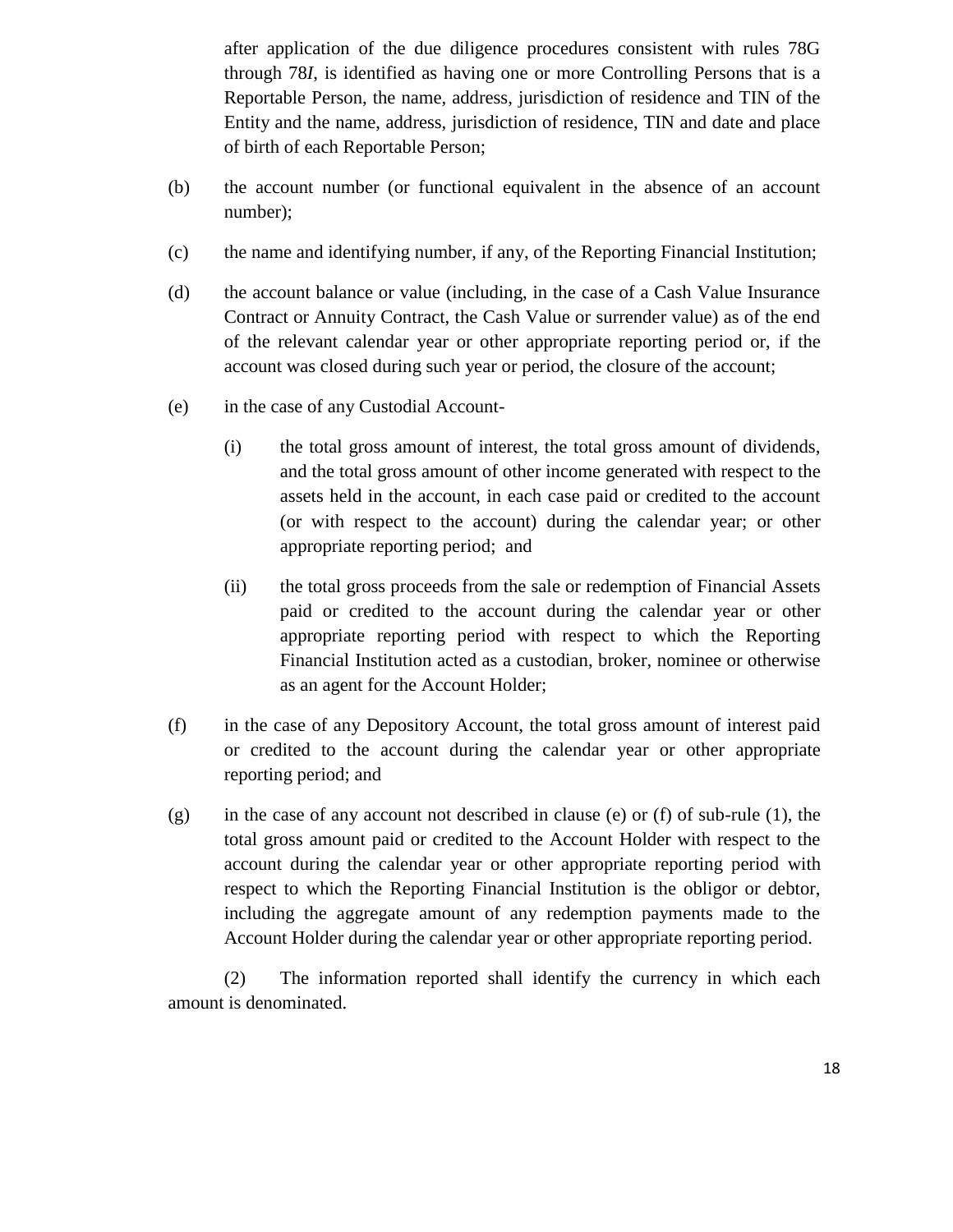(3) Notwithstanding clause (a) of sub- rule (1), with respect to each Reportable Account that is a Preexisting Account, the TIN or date of birth is not required to be reported if such TIN or date of birth is not in the records of the Reporting Financial Institution and is not otherwise required to be collected by such Reporting Financial Institution under the domestic law. However, a Reporting Financial Institution is required to use reasonable efforts to obtain the TIN and date of birth with respect to Preexisting Accounts by the end of the second calendar year following the year in which such Accounts were identified as Reportable Accounts.

(4) Notwithstanding clause (a) of sub- rule (1), the TIN is not required to be reported if (i) a TIN is not issued by the relevant Reportable Jurisdiction or (ii) the domestic law of the relevant Reportable Jurisdiction does not require the collection of the TIN issued by such Reportable Jurisdiction.

(5) Notwithstanding clause (a) of sub- rule (1), the place of birth is not required to be reported unless the Reporting Financial Institution is otherwise required to obtain and report it under the domestic law and it is available in the electronically searchable data maintained by the Reporting Financial Institution.

(6) Notwithstanding rule 78C, the information to be reported with respect to 2017 is the information described in said rule, except for gross proceeds described in sub-clause (ii) of clause (e) of sub-rule (1).

**78D. General Due Diligence Requirements.-** (1) An account is treated as a Reportable Account beginning as of the date it is identified as such pursuant to the due diligence procedures in rules 78D through 78J and, unless otherwise provided, information with respect to a Reportable Account shall be reported annually in the calendar year following the year to which the information relates.

(2) The balance or value of an account is determined as of the last day of the calendar year or other appropriate reporting period.

(3) Where a balance or value threshold is to be determined as of the last day of a calendar year, the relevant balance or value shall be determined as of the last day of the reporting period that ends with or within that calendar year.

(4) Reporting Financial Institutions may use service providers to fulfill the reporting and due diligence obligations imposed on such Reporting Financial Institutions pursuant to these rules, but these obligations shall remain the responsibility of the Reporting Financial Institutions.

(5) Reporting Financial Institutions may apply the due diligence procedures for New Accounts to Preexisting Accounts and the due diligence procedures for High Value Accounts to Lower Value Accounts. Where New Account due diligence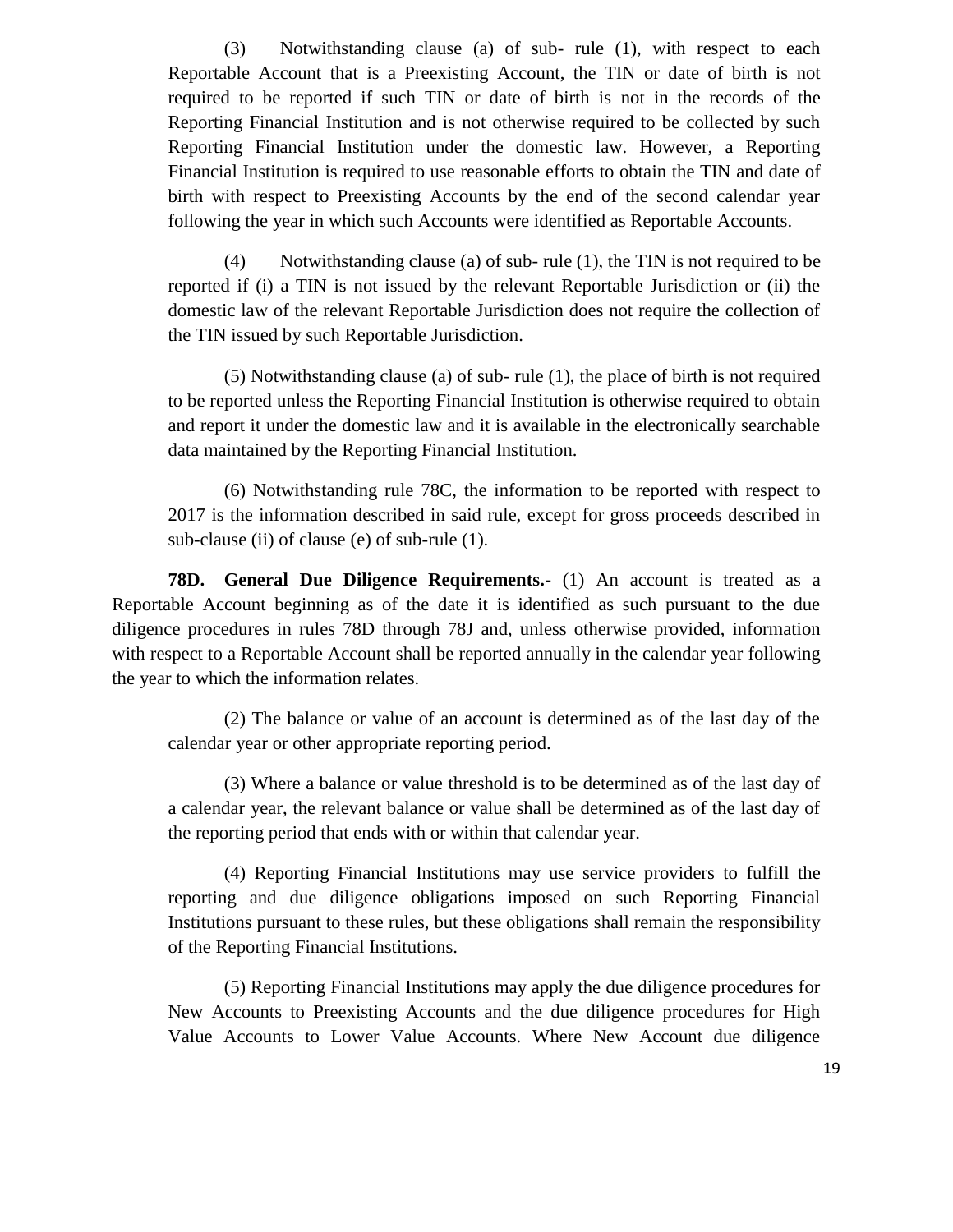procedures are used for Preexisting Accounts, the rules otherwise applicable to Preexisting Accounts shall continue to apply.

**78E**. **Due diligence procedures for Preexisting Individual Accounts.** – The following procedures apply for purposes of identifying Reportable Accounts among preexisting Individual Accounts, namely:-

- (1) **Accounts not Required to be Reviewed, Identified, or Reported**. A Preexisting Individual Account that is a Cash Value Insurance Contract or an Annuity Contract is not required to be reviewed, identified or reported, provided the Reporting Financial Institution is effectively prevented by law from selling such Contract to residents of a Reportable Jurisdiction.
- (2) **Lower Value Accounts**. The following procedures shall apply with respect to Lower Value Accounts, namely:-
	- (a) **Residence Address.** If the Reporting Financial Institution has in its records a current residence address for the individual Account Holder based on Documentary Evidence, the Reporting Financial Institution may treat the individual Account Holder as being a resident for tax purposes of the jurisdiction in which the address is located for purposes of determining whether such individual Account Holder is a Reportable Person;
	- (b) **Electronic Record Search**. If the Reporting Financial Institution does not rely on a current residence address for the individual Account Holder based on Documentary Evidence as set forth in sub-clause (a) of clause (2),the Reporting Financial Institution shall review electronically searchable data maintained by the Reporting Financial Institution for any of the following indicia and apply sub-clause (c) through (f) of subclause (2).
		- i) identification of the Account Holder as a resident of Reportable Jurisdiction;
		- ii) current mailing or residence address (including a post office box) in a Reportable Jurisdiction;
		- iii) one or more telephone numbers in a reporting Jurisdiction and no telephone number in the jurisdiction of the Reporting Financial Institution;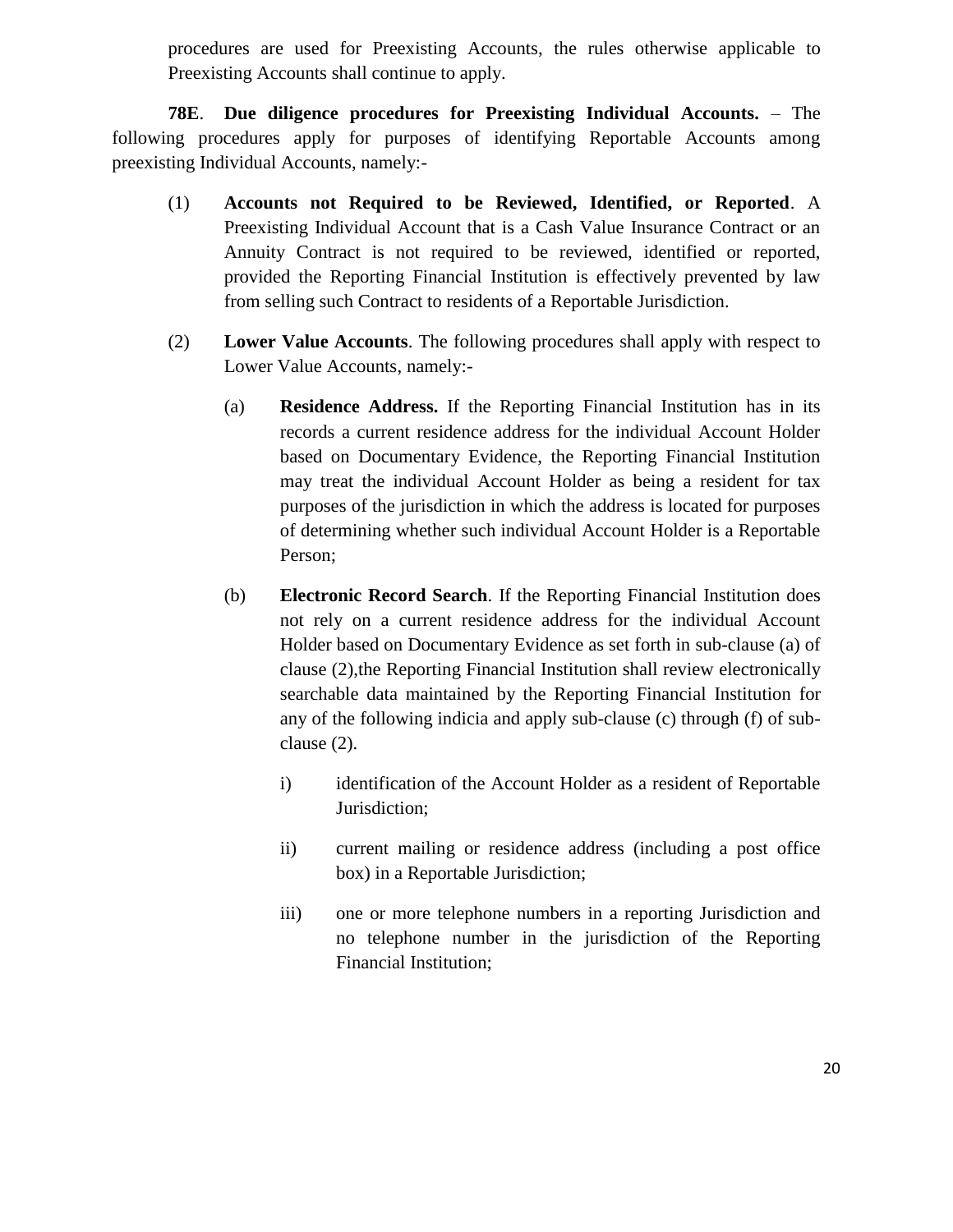- iv) standing instructions (other than with respect to a Depository Account) to transfer funds to an account maintained in a Reportable Jurisdiction;
- v) currently effective power of attorney or signatory authority granted to a person with an address in a Reportable Jurisdiction; or
- vi) a "hold mail" instruction or "in-care-of" address in a Reportable Jurisdiction if the Reporting Financial Institution does not have any other address on file for the Account Holder.
- (c) if none of the indicia listed in sub-clause (b) of clause (2) are discovered in the electronic search, then no further action is required until there is a change in circumstances that results in one or more indicia being associated with the account or the account becomes a High Value Account;
- (d) if any of the indicia listed in sub paragraphs (i) through (v) of subclause (b) of clause (2) are discovered in the electronic search, or if there is a change in circumstances that results in one or more indicia being associated with the account, then the Reporting Financial Institution shall treat the Account Holder as a resident for tax purposes of each Reportable Jurisdiction for which an indicium is identified, unless it elects to apply sub-clause (f) of clause (2) and one of the exceptions in such clause applies with respect to that account;
- (e) if a "hold mail" instruction or "in-care-of" address is discovered in the electronic search and no other address and none of the other indicia listed in paragraphs (i) through (v) of sub-clause (b) of clause (2) are identified for the Account Holder, the Reporting Financial Institution shall, in the order most appropriate to the circumstances, apply the paper record search described in sub-clause (b) of clause (3) or seek to obtain from the Account Holder a self-certification or Documentary Evidence to establish the residence for tax purposes of such Account Holder. If the paper search fails to establish an indicium and the attempt to obtain the self-certification or Documentary Evidence is not successful, the Reporting Financial Institution shall report the account as an undocumented account; and
- (f) notwithstanding a finding of indicia under sub-clause (b) of clause (2), a Reporting Financial Institution is not required to treat an Account Holder as a resident of a Reportable Jurisdiction, if -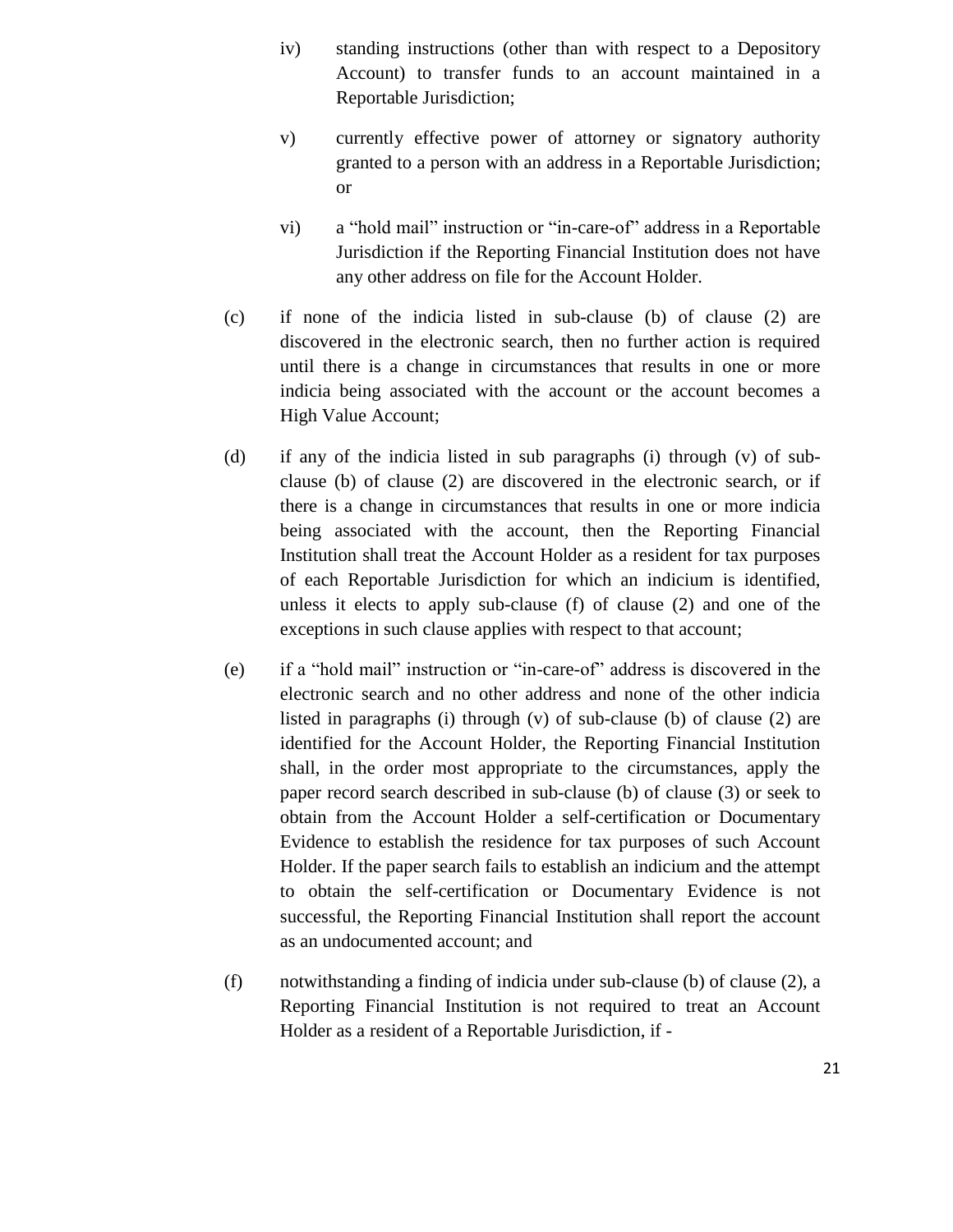- (i) the Account Holder information contains a current mailing or residence address in the Reportable Jurisdiction, one or more telephone numbers in the Reportable Jurisdiction (and no telephone number in the jurisdiction of the Reporting Financial Institution) or standing instructions (with respect to Financial Accounts other than Depository Accounts) to transfer funds to an account maintained in a Reportable Jurisdiction, the Reporting Financial Institution obtains, or has previously reviewed and maintains a record of -
	- (A) a self-certification from the Account Holder of the jurisdiction of residence of such Account Holder that does not include such Reportable Jurisdiction; and
	- (B) documentary evidence establishing the Account Holder's non-reportable status; and
- (ii) the Account Holder information contains a currently effective power of attorney or signatory authority granted to a person with an address in the Reportable Jurisdiction, the Reporting Financial Institution obtains or has previously reviewed and maintains a record of -
	- (A) a self-certification from the Account Holder of the jurisdiction of residence of such Account Holder that does not include such Reportable Jurisdiction; or
	- (B) documentary evidence establishing the Account Holder's non-reportable status. `
- (3) **Enhanced Review Procedures for High Value Accounts.** The following enhanced review procedures apply with respect to High Value Accounts, namely:-
	- (a) **Electronic Record Search**. With respect to High Value Accounts, the Reporting Financial Institution will review electronically searchable data maintained by the Reporting Financial Institution for any of the indicia described in sub-clause (b) of clause (2);
	- (b) **Paper Record Search.** if the Reporting Financial Institution's electronically searchable databases include fields for and capture all of the information described in sub-clause (c) of clause (3), then a further paper record search is not required. If the electronic databases do not capture all of this information, then with respect to a High Value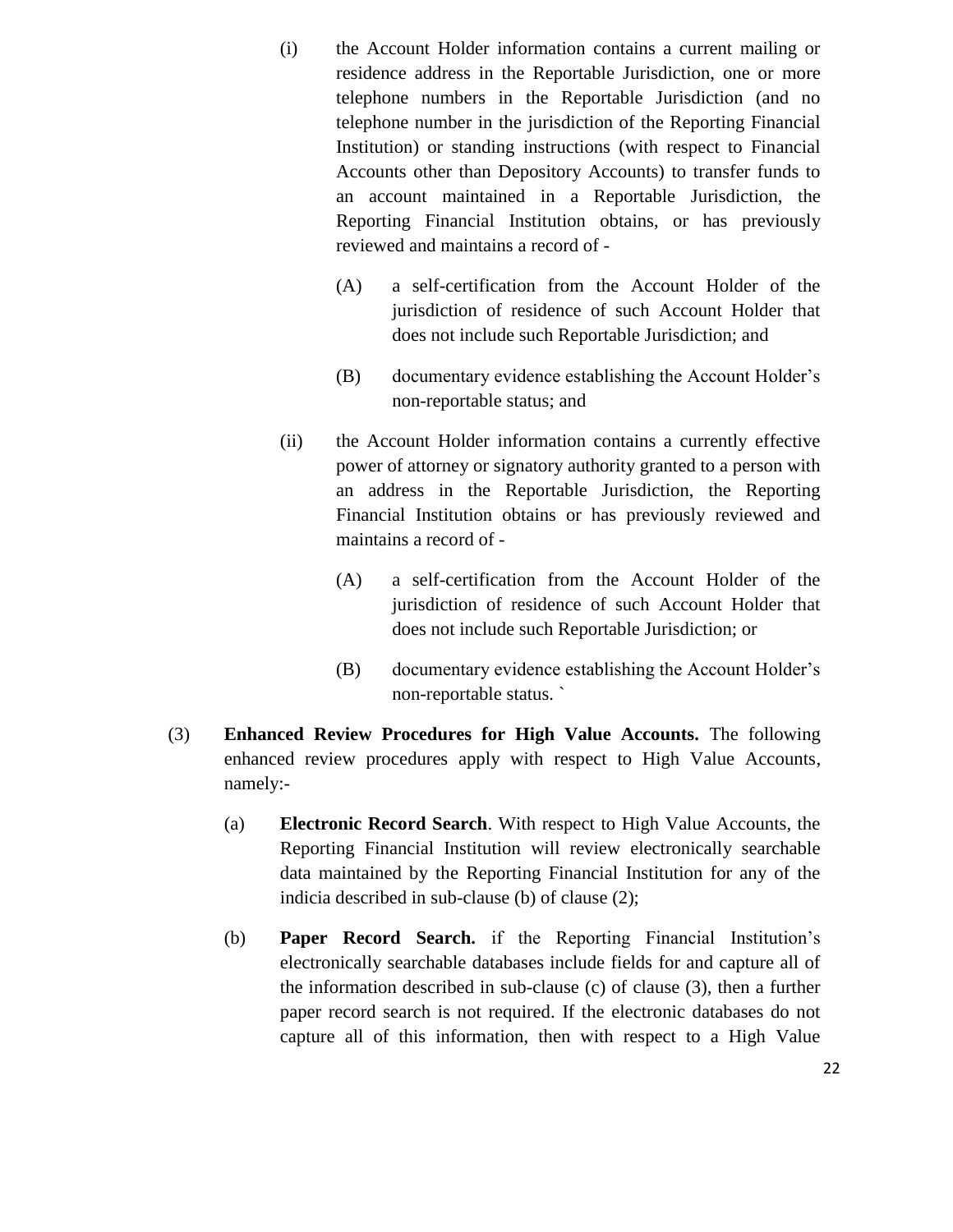Account, the Reporting Financial Institution shall also review the current customer master file and, to the extent not contained in the current customer master file, the following documents associated with the account and obtained by the Reporting Financial Institution within the last five years for any of the indicia described in sub-clause (b) of clause (2) namely:-

- (i) the most recent Documentary Evidence collected with respect to the account;
- (ii) the most recent account opening contract or documentation;
- (iii) the most recent documentation obtained by the Reporting Financial Institution pursuant to AML or KYC Procedures or for other regulatory purposes;
- (iv) any power of attorney or signature authority forms currently in effect; and
- (v) any standing instructions (other than with respect to a Depository Account) to transfer funds currently in effect;
- (c) **Exception to the Extent Databases Contain Sufficient Information**. A Reporting Financial Institution is not required to perform the paper record search described in sub-clause (b) of clause (3) to the extent the Reporting Financial Institution's electronically searchable information includes the following; namely:-
	- (i) the Account Holder's residence status;
	- (ii) the Account Holder's residence address and mailing address currently on file with the Reporting Financial Institution;
	- (iii) the Account Holder's telephone number currently on file, if any, with the Reporting Financial Institution;
	- (iv) in the case of Financial Accounts other than Depository Accounts, whether there are standing instructions to transfer funds in the account to another account (including an account at another branch of the Reporting Financial Institution or another Financial Institution);
	- (v) whether there is a current "in-care-of" address or "hold mail" instruction for the Account Holder; and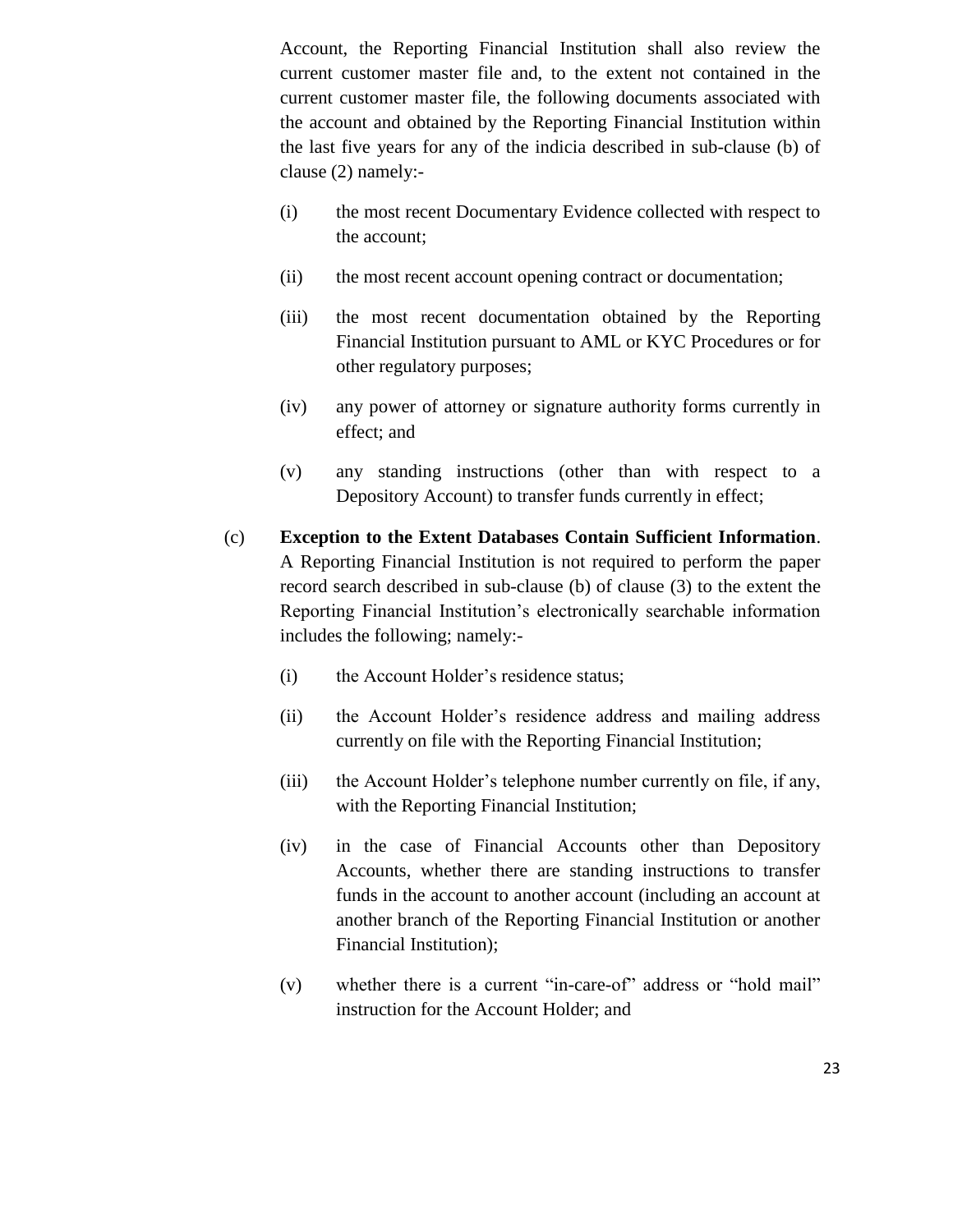- vi) whether there is any power of attorney or signatory authority for the account.
- (d) **Relationship Manager Inquiry or Actual Knowledge.** In addition to the electronic and paper record searches described above, the Reporting Financial Institution shall treat as a Reportable Account any High Value Account assigned to a relationship manager (including any Financial Accounts aggregated with that High Value Account) if the relationship manager has actual knowledge that the Account Holder is a Reportable Person.

### (e) **Effect of Finding Indicia. -**

- (i) if none of the indicia listed in sub-clause (b) of clause (2) are discovered in the enhanced review of High Value Accounts described above and the account is not identified as held by a Reportable Person in sub-clause (d) of clause (3), then further action is not required until there is a change in circumstances that results in one or more indicia being associated with the account;
- ii) if any of the indicia listed in paragraphs (i) through (v) of subclause (b) of clause (2) are discovered in the enhanced review of High Value Accounts described above, or if there is a subsequent change in circumstances that results in one or more indicia being associated with the account, then the Reporting Financial Institution shall treat the account as a Reportable Account with respect to each Reportable Jurisdiction for which an indicium is identified unless it elects to apply sub-clause (f) of clause (2) and one of the exceptions in such clause applies with respect to that account;
- (iii) if a "hold mail" instruction or "in-care-of" address is discovered in the enhanced review of High Value Accounts described above, and no other address and none of the other indicia listed in paragraphs (i) through (v) of sub-clause (b) of clause (2) are identified for the Account Holder, the Reporting Financial Institution shall obtain from such Account Holder a selfcertification or Documentary Evidence to establish the residence for tax purposes of the Account Holder. If the Reporting Financial Institution cannot obtain such self-certification or Documentary Evidence, it shall report the account as an undocumented account;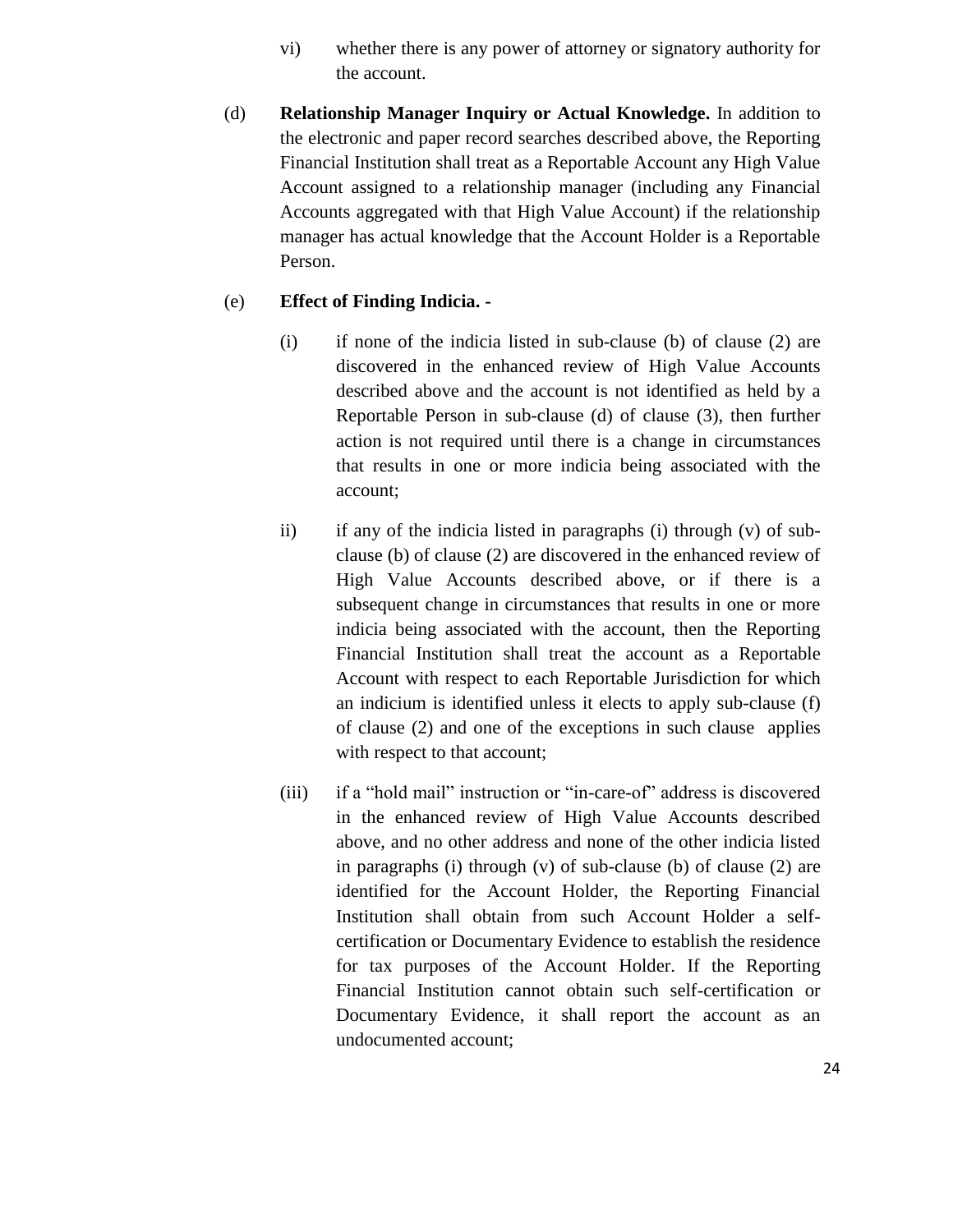- (f) if a Preexisting Individual Account is not a High Value Account as of the  $30<sup>th</sup>$  June, 2017, but becomes a High Value Account as of the last day of a current or subsequent calendar year, the Reporting Financial Institution shall complete the enhanced review procedures described in clause (3) with respect to such account within the calendar year following the year in which the account becomes a High Value Account. If based on this review such account is identified as a Reportable Account, the Reporting Financial Institution shall report the required information about such account with respect to the year in which it is identified as a Reportable Account and subsequent years on an annual basis, unless the Account Holder ceases to be a Reportable Person;
- (g) once a Reporting Financial Institution applies the enhanced review procedures described in clause (3) to a High Value Account, the Reporting Financial Institution is not required to re-apply such procedures, other than the relationship manager inquiry described in sub-clause (d) clause (3), to the same High Value Account in any subsequent year unless the account is undocumented where the Reporting Financial Institution should re-apply them annually until such account ceases to be undocumented;
- (h) if there is a change of circumstances with respect to a High Value Account that results in one or more indicia described in sub-clause (b) of clause (2) being associated with the account, then the Reporting Financial Institution shall treat the account as a Reportable Account with respect to each Reportable Jurisdiction for which an indicium is identified unless it elects to apply sub-clause (f) of clause (2) and one of the exceptions in such sub-clause applies with respect to that account.
- (i) A Reporting Financial Institution shall implement procedures to ensure that a relationship manager identifies any change in circumstances of an account. For example, if a relationship manager is notified that the Account Holder has a new mailing address in a Reportable Jurisdiction, the Reporting Financial Institution is required to treat the new address as a change in circumstances and, if it elects to apply sub-clause (f) of clause (2), is required to obtain the appropriate documentation from the Account Holder.
- (4) Review of Preexisting High Value Individual Accounts shall be completed by the  $31<sup>st</sup>$  December, 2017 and for Low Value Accounts, by the  $31<sup>st</sup>$  December, 2018; and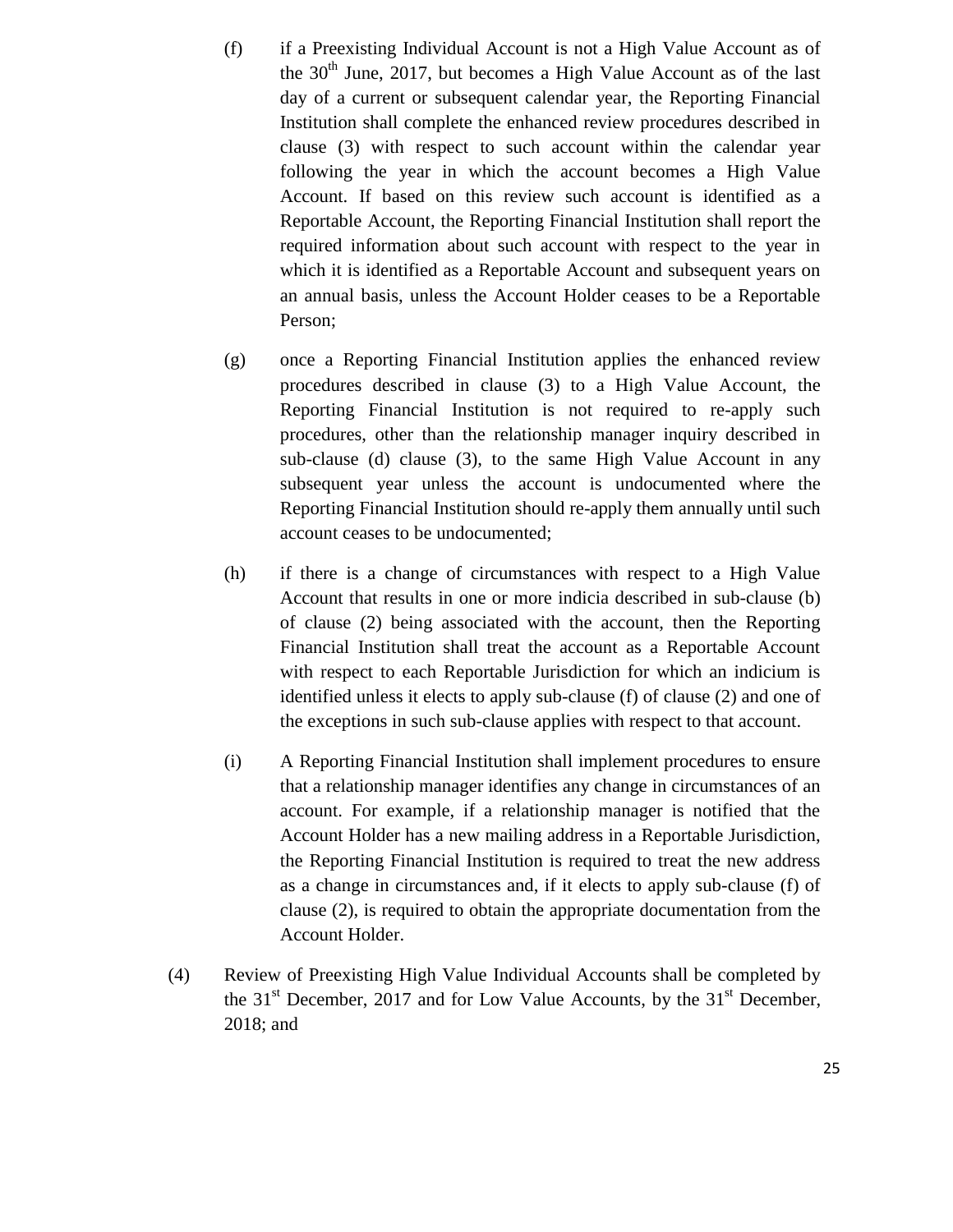(5) Any Preexisting Individual Account that has been identified as a Reportable Account under this rule shall be treated as a Reportable Account in all subsequent years, unless the Account Holder ceases to be a Reportable Person.

**78F**. **Due Diligence for New Individual Accounts**.- The following procedures shall apply for purposes of identifying Reportable Accounts among New Individual Accounts, namely:-

- (1) With respect to New Individual Accounts, upon account opening, the Reporting Financial Institution shall obtain a self-certification, which may be part of the account opening documentation, that allows the Reporting Financial Institution to determine the Account Holder's residence for tax purposes and confirm the reasonableness of such self-certification based on the information obtained by the Reporting Financial Institution in connection with the opening of the account, including any documentation collected pursuant to AML or KYC Procedures;
- (2) If the self-certification establishes that the Account Holder is resident for tax purposes in a Reportable Jurisdiction, the Reporting Financial Institution shall treat the account as a Reportable Account and the self-certification shall also include the Account Holder's TIN with respect to such Reportable Jurisdiction (subject to sub-rule (4) of rule 78C) and date of birth; and
- (3) If there is a change of circumstances with respect to a New Individual Account that causes the Reporting Financial Institution to know, or have reason to know, that the original self certification is incorrect or unreliable, the Reporting Financial Institution cannot rely on the original self-certification and shall obtain a valid self-certification that establishes the residence for tax purposes of the Account Holder.

**78G. Due Diligence for Preexisting Entity Accounts**.- The following procedures shall apply for the purposes of identifying Reportable Accounts among Preexisting Entity Accounts, namely:-

(1) **Entity Accounts not Required to be Reviewed, Identified or Reported**. Unless the Reporting Financial Institution elects otherwise, either with respect to all Preexisting Entity Accounts or, separately, with respect to any clearly identified group of such accounts, a Preexisting Entity Account with an aggregate account balance or value that does not exceed two hundred fifty thousand US Dollars as of the  $31<sup>st</sup>$  December, 2017, is not required to be reviewed, identified or reported as a Reportable Account until the account balance or value exceeds two hundred fifty thousand US Dollars as of the last day of any subsequent calendar year;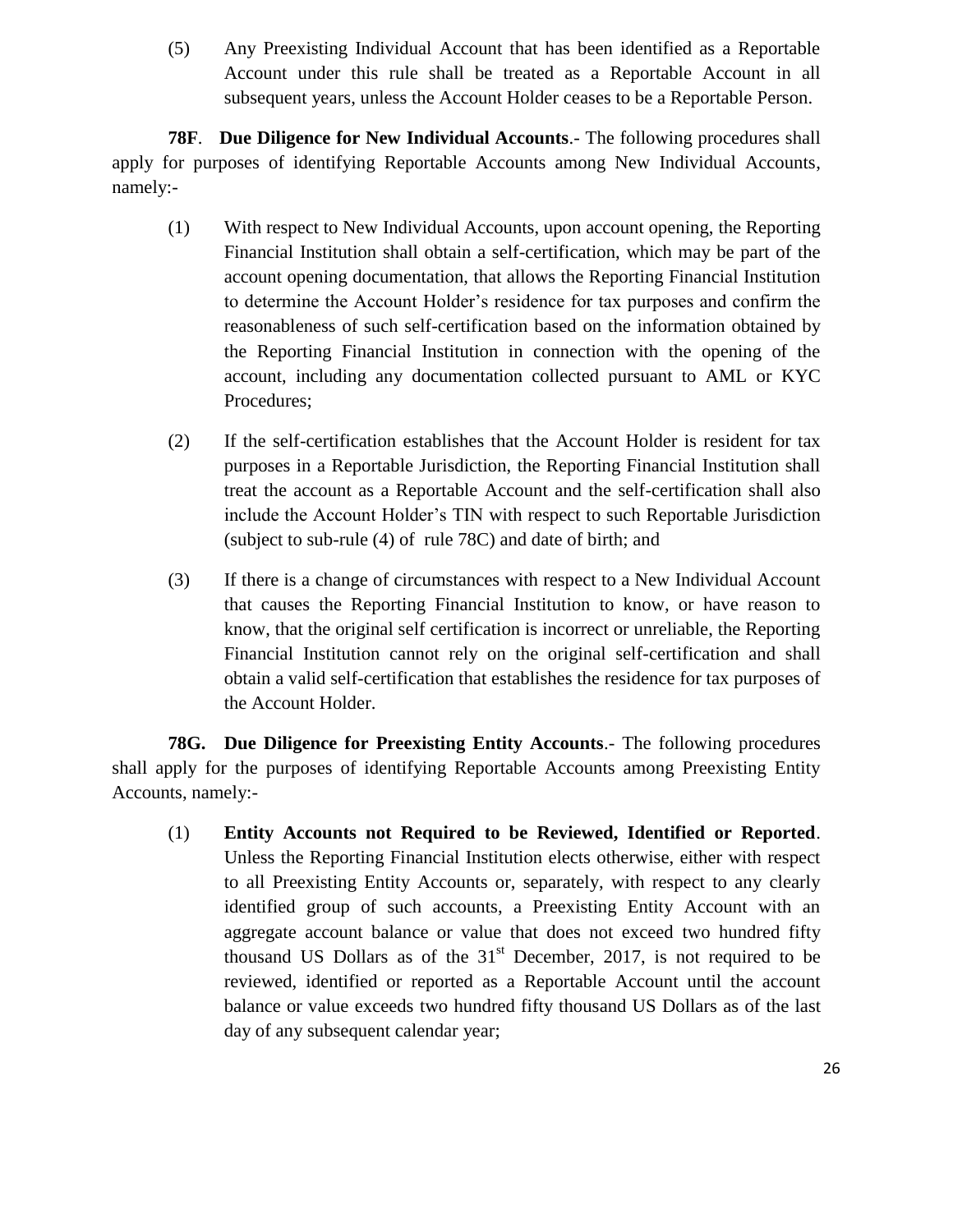- (2) **Entity Accounts subject to Review.** A Preexisting Entity Account that has an aggregate account balance or value that exceeds two hundred fifty thousand US Dollars as of the  $31<sup>st</sup>$  December, 2017, and a Preexisting Entity Account that does not exceed two hundred fifty thousand US Dollars as of the 31<sup>st</sup> December, 2017 but the aggregate account balance or value of which exceeds two hundred fifty thousand US Dollars as of the last day of any subsequent calendar year, shall be reviewed in accordance with the procedures set forth in clause (4);
- (3) **Entity Accounts with respect to which Reporting is required.** With respect to Preexisting Entity Accounts described in clause (2), only accounts that are held by one or more Entities that are Reportable Persons, or by Passive NFEs with one or more Controlling Persons who are Reportable Persons, shall be treated as Reportable Accounts;
- (4) **Review Procedures for identifying entity Accounts with respect to which Reporting is required.** For Preexisting Entity Accounts described in clause (2), a Reporting Financial Institution shall apply the following review procedures to determine whether the account is held by one or more Reportable Persons, or by Passive NFEs with one or more Controlling Persons who are Reportable Persons, namely:-

# (a) **Determine whether the Entity is a Reportable Person.**

- (i) Review information maintained for regulatory or customer relationship purposes (including information collected pursuant to AML or KYC Procedures) to determine whether the information indicates that the Account Holder is resident in a Reportable Jurisdiction. For this purpose, information indicating that the Account Holder is resident in a Reportable Jurisdiction includes a place of incorporation or organisation, or an address in a Reportable Jurisdiction;
- (ii) If the information indicates that the Account Holder is resident in a Reportable Jurisdiction, the Reporting Financial Institution shall treat the account as a Reportable Account unless it obtains a self-certification from the Account Holder, or reasonably determines based on information in its possession or that is publicly available, that the Account Holder is not a Reportable Person;
- (b) **Determine whether the Entity is a Passive NFE with one or more Controlling Persons who are Reportable Persons.** With respect to an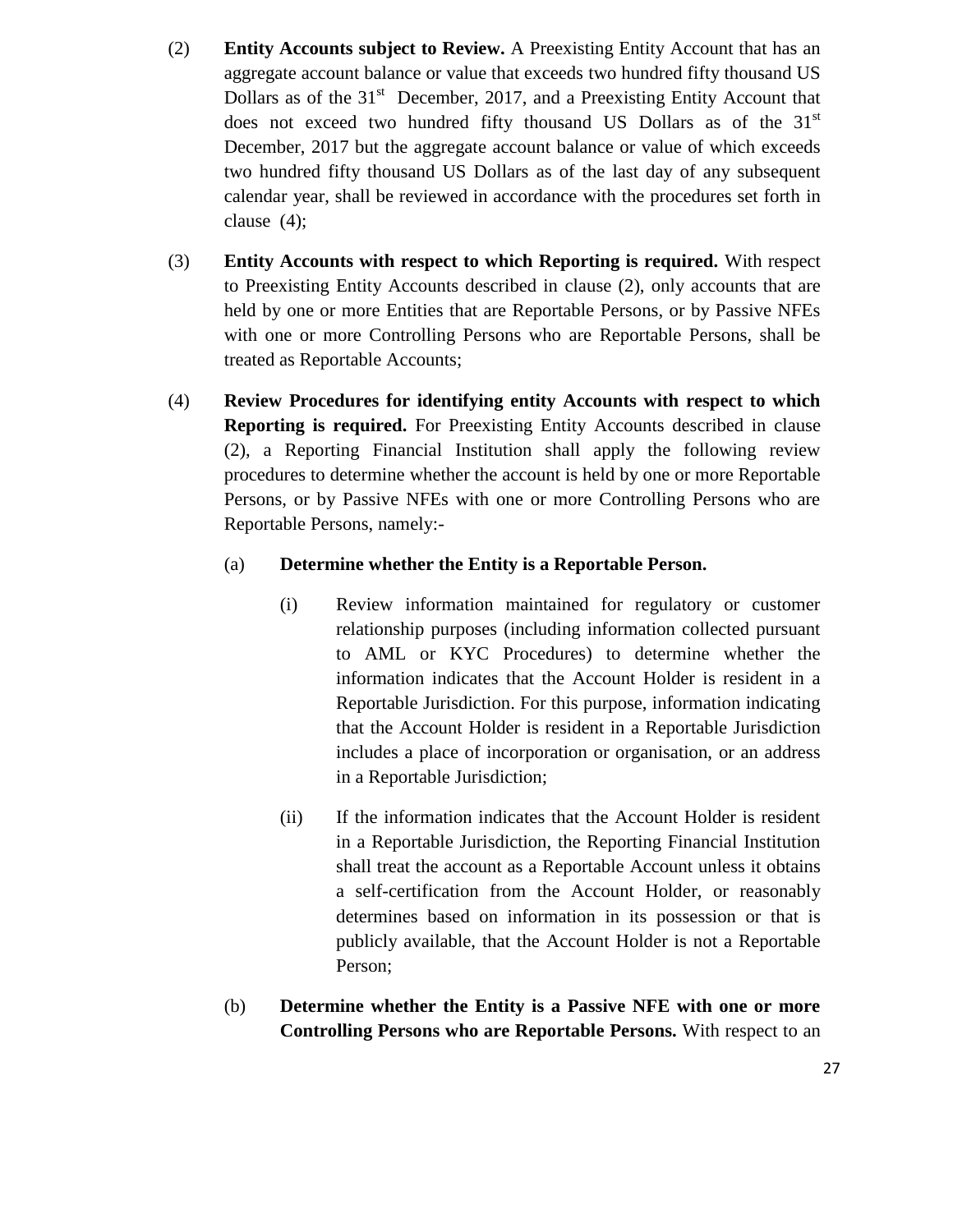Account Holder of a Preexisting Entity Account (including an Entity that is a Reportable Person), the Reporting Financial Institution shall determine whether the Account Holder is a Passive NFE with one or more Controlling Persons who are Reportable Persons. If any of the Controlling Persons of a Passive NFE is a Reportable Person, then the account shall be treated as a Reportable Account. In making these determinations the Reporting Financial Institution shall follow the guidance in the following paragraphs in the order most appropriate under the circumstances:-

- (i) **Determining whether the Account Holder is a Passive NFE**. For purposes of determining whether the Account Holder is a Passive NFE, the Reporting Financial Institution shall obtain a self-certification from the Account Holder to establish its status, unless it has information in its possession or that is publicly available, based on which it can reasonably determine that the Account Holder is an Active NFE or a Financial Institution other than an Investment Entity described in paragraph (ii) of sub-clause (f) of rule 78B that is not a Participating Jurisdiction Financial Institution;
- (ii) **Determining the Controlling Persons of an Account Holder**. For the purposes of determining the Controlling Persons of an Account Holder, a Reporting Financial Institution may rely on information collected and maintained pursuant to AML or KYC Procedures; and
- (iii) **Determining whether a Controlling Person of a Passive NFE is a Reportable Person.** For the purposes of determining whether a Controlling Person of a Passive NFE is a Reportable Person, a Reporting Financial Institution may rely on Information collected and maintained pursuant to AML or KYC Procedures in the case of a Preexisting Entity Account held by one or more NFEs with an aggregate account balance that does not exceed one million US Dollars ; or a self-certification from the Account Holder or such Controlling Person of the jurisdiction in which the Controlling Person is resident for tax purposes; and
- (5) **Timing of Review and Additional Procedures Applicable to Preexisting Entity Accounts.**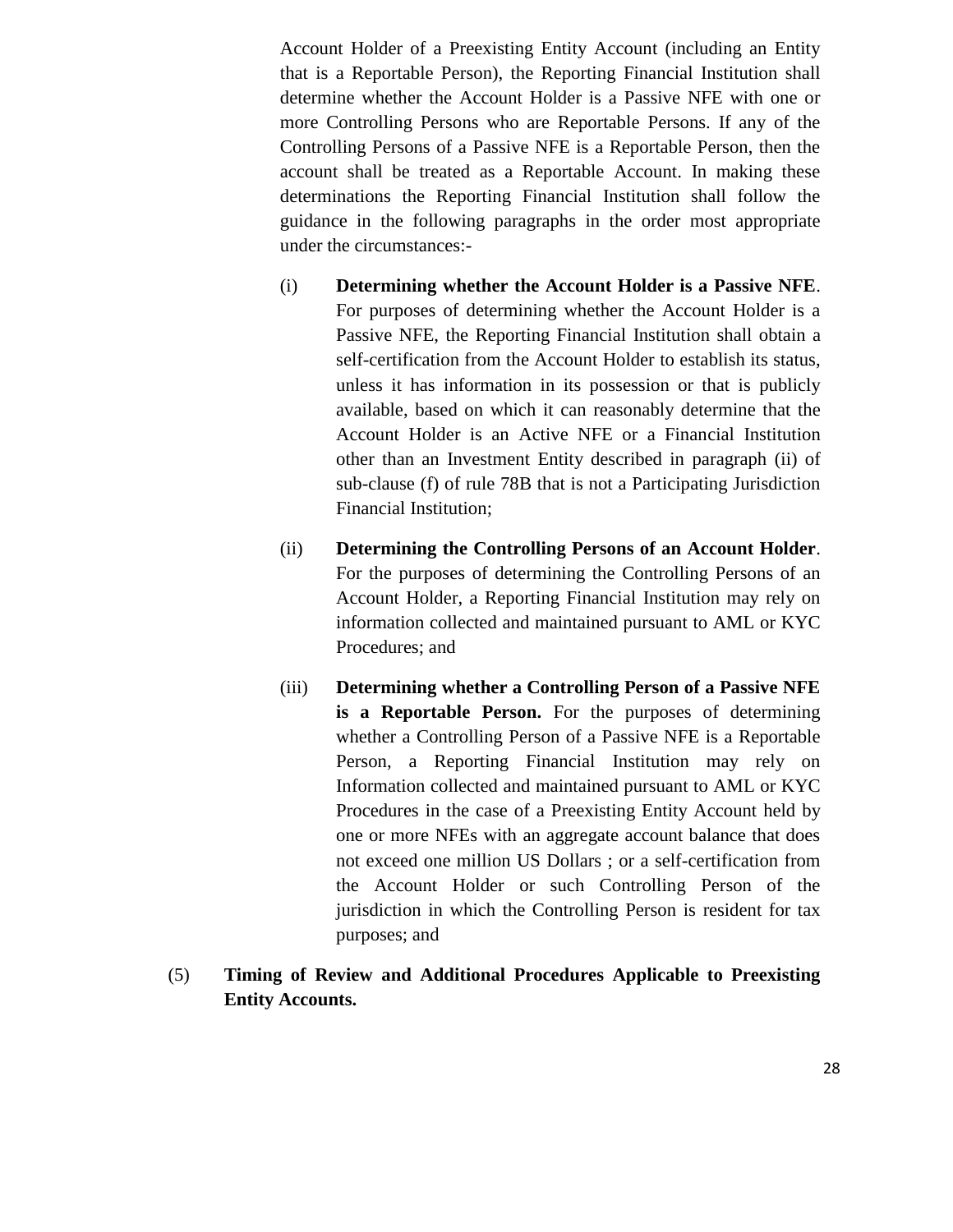- (a) Review of Preexisting Entity Accounts with an aggregate account balance or value that exceeds two hundred fifty thousand US Dollars as of the  $31<sup>st</sup>$  December, 2017 shall be completed by the  $31<sup>st</sup>$  December, 2018.
- (b) Review of Preexisting Entity Accounts with an aggregate account balance or value that does not exceed two hundred fifty thousand US Dollars as of the  $31<sup>st</sup>$  December, 2017, but exceeds two hundred fifty thousand US Dollars as of the  $31<sup>st</sup>$  December of a subsequent year, shall be completed within the calendar year following the year in which the aggregate account balance or value exceeds two hundred fifty thousand US Dollars; and
- (c) If there is a change of circumstances with respect to a Preexisting Entity Account that causes the Reporting Financial Institution to know, or have reason to know, that the self-certification or other documentation associated with an account is incorrect or unreliable, the Reporting Financial Institution shall re-determine the status of the account in accordance with the procedures set forth under clause (4).

**78H. Due Diligence for New Entity Accounts.-** The following procedures shall apply for purposes of identifying Reportable Accounts among New Entity Accounts; namely:-

(1) **Review procedures for identifying Entity Accounts with respect to which reporting is required.** For New Entity Accounts, a Reporting Financial Institution shall apply the following review procedures to determine whether the account is held by one or more Reportable Persons, or by Passive NFEs with one or more Controlling Persons who are Reportable Persons:-

# (a) **Determine Whether the Entity Is a Reportable Person.**

(i) Obtain a self-certification, which may be part of the account opening documentation, that allows the Reporting Financial Institution to determine the Account Holder's residence for tax purposes and confirm the reasonableness of such selfcertification based on the information obtained by the Reporting Financial Institution in connection with the opening of the account, including any documentation collected pursuant to AML or KYC Procedures. If the Entity certifies that it has no residence for tax purposes, the Reporting Financial Institution may rely on the address of the principal office of the Entity to determine the residence of the Account Holder; and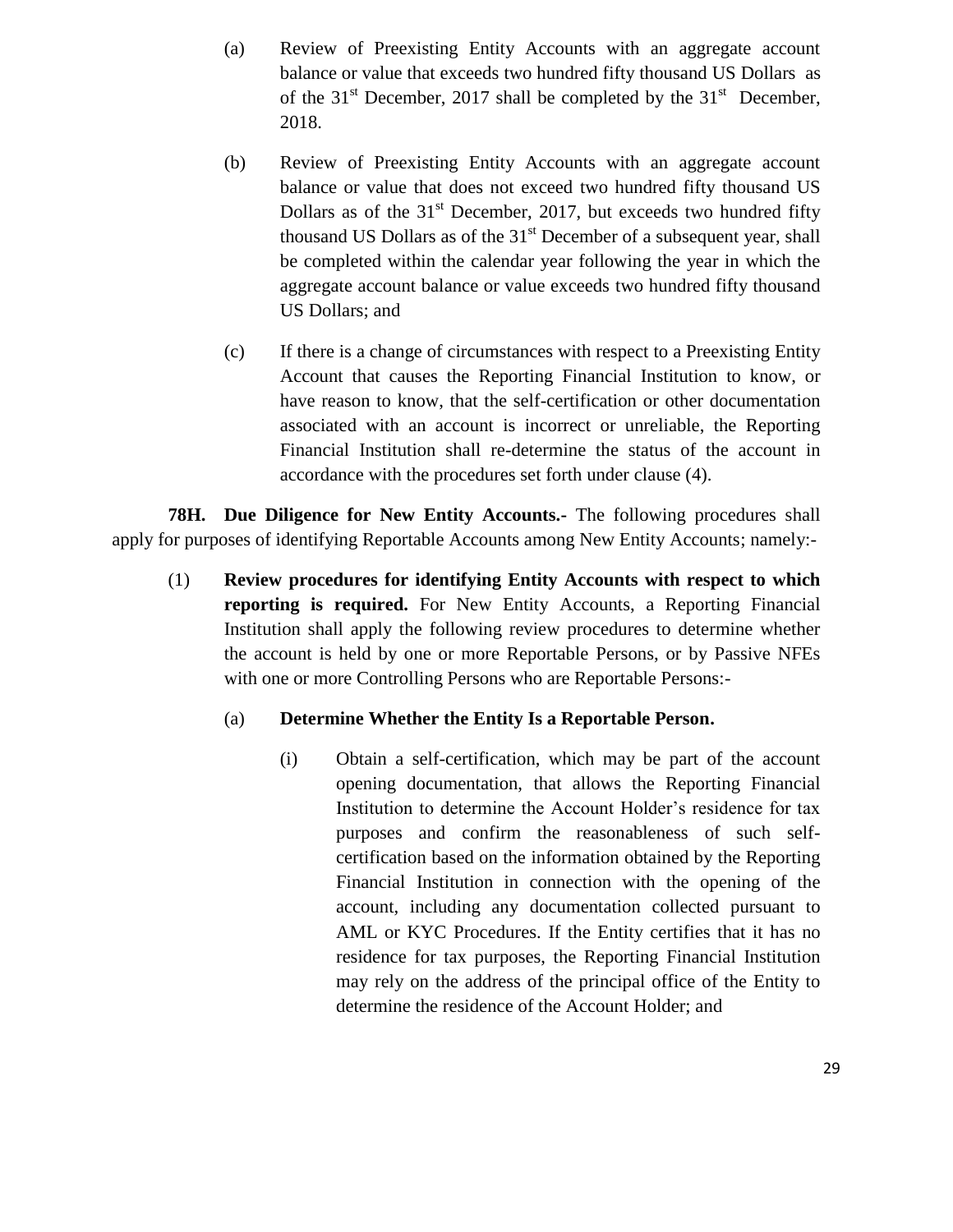- (ii) If the self-certification indicates that the Account Holder is resident in a Reportable Jurisdiction, the Reporting Financial Institution shall treat the account as a Reportable Account unless it reasonably determines based on information in its possession or that is publicly available, that the Account Holder is not a Reportable Person with respect to such Reportable Jurisdiction;
- (b) **Determine whether the Entity is a Passive NFE with one or more Controlling Persons who are Reportable Persons.** With respect to an Account Holder of a New Entity Account (including an Entity that is a Reportable Person), the Reporting Financial Institution shall determine whether the Account Holder is a Passive NFE with one or more Controlling Persons who are Reportable Persons. If any of the Controlling Persons of a Passive NFE is a Reportable Person, then the account shall be treated as a Reportable Account. In making these determinations the Reporting Financial Institution shall follow the following paragraphs in the order most appropriate under the circumstances as under:-
	- (i) **Determining whether the Account Holder is a Passive NFE**. For purposes of determining whether the Account Holder is a Passive NFE, the Reporting Financial Institution shall rely on a self-certification from the Account Holder to establish its status, unless it has information in its possession or that is publicly available, based on which it can reasonably determine that the Account Holder is an Active NFE or a Financial Institution other than an Investment Entity described in sub-clause (ii) of clause (f) of rule 78B that is not a Participating Jurisdiction Financial Institution;
	- (ii) **Determining the Controlling Persons of an Account Holder**. For purposes of determining the Controlling Persons of an Account Holder, a Reporting Financial Institution may rely on information collected and maintained pursuant to AML or KYC Procedures; and
	- (iii) **Determining whether a Controlling Person of a Passive NFE is a Reportable Person**. For purposes of determining whether a Controlling Person of a Passive NFE is a Reportable Person, a Reporting Financial Institution may rely on a self-certification from the Account Holder or such Controlling Person.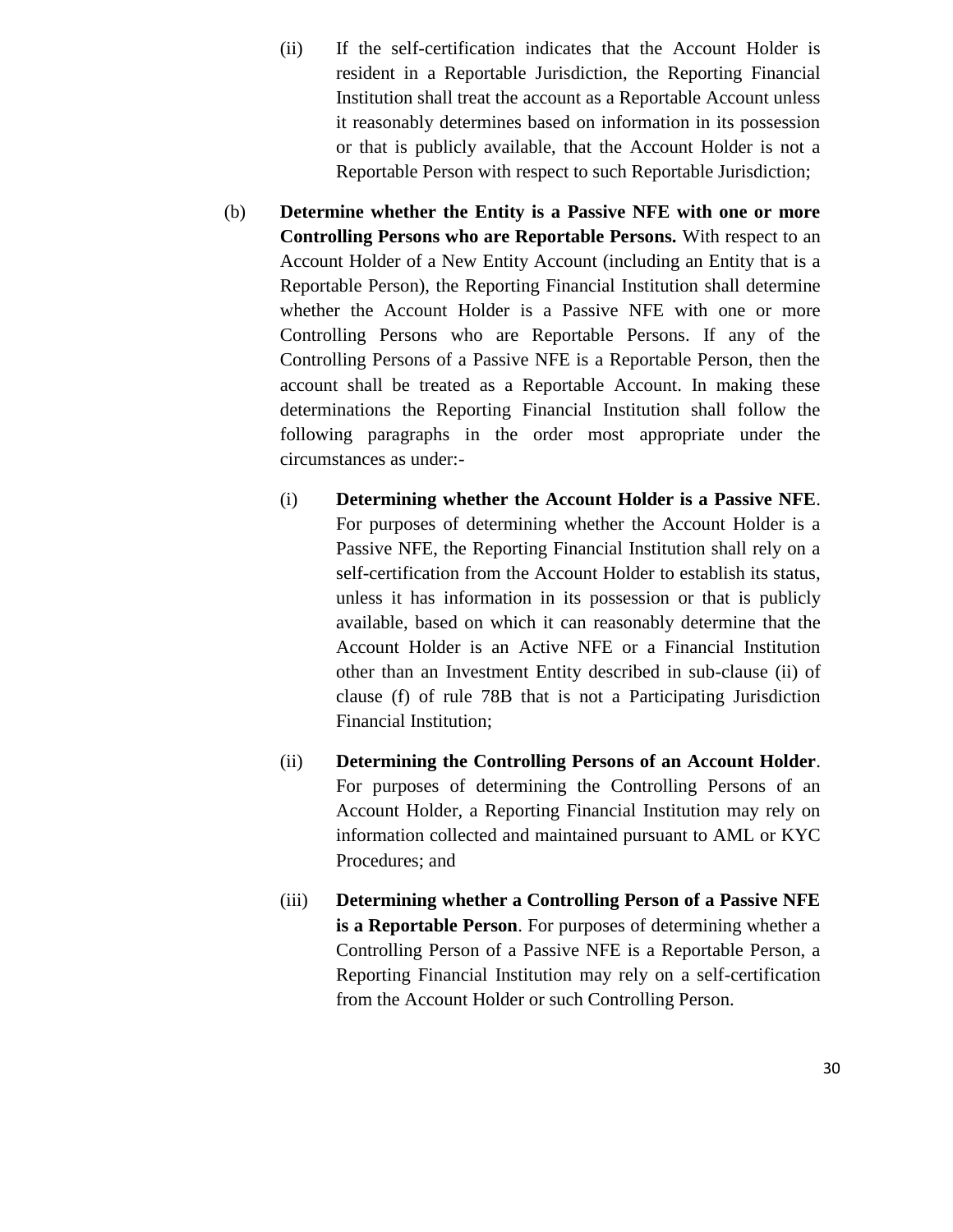**78I. Special due Diligence Rules. -** The following additional clauses shall apply in implementing the due diligence procedures described above:

- (1) **Reliance on self- certification and documentary evidence.** A Reporting Financial Institution may not rely on a self-certification or Documentary Evidence if the Reporting Financial Institution knows or has reason to know that the self-certification or Documentary Evidence is incorrect or unreliable;
- (2) **Alternative procedures for financial accounts held by individual beneficiaries of a cash value insurance contract or an annuity contract**. A Reporting Financial Institution may presume that an individual beneficiary (other than the owner) of a Cash Value Insurance Contract or an Annuity Contract receiving a death benefit is not a Reportable Person and may treat such Financial Account as other than a Reportable Account unless the Reporting Financial Institution has actual knowledge, or reason to know, that the beneficiary is a Reportable Person. A Reporting Financial Institution has reason to know that a beneficiary of a Cash Value Insurance Contract or an Annuity Contract is a Reportable Person if the information collected by the Reporting Financial Institution and associated with the beneficiary contains indicia as described in clause (2) of rule 78E. If a Reporting Financial Institution has actual knowledge, or reason to know, that the beneficiary is a Reportable Person, the Reporting Financial Institution shall follow the procedures in clause (2) of rule 78E;

### (3) **Account Balance Aggregation and Currency Rules.-**

- (a) **Aggregation of individual accounts.** For purposes of determining the aggregate balance or value of Financial Accounts held by an individual, a Reporting Financial Institution is required to aggregate all Financial Accounts maintained by the Reporting Financial Institution, or by a Related Entity, but only to the extent that the Reporting Financial Institution's computerized systems link the Financial Accounts by reference to a data element such as client number or TIN, and allow account balances or values to be aggregated. Each holder of a jointly held Financial Account shall be attributed the entire balance or value of the jointly held Financial Account for purposes of applying the aggregation requirements described in this sub-rule;
- (b) **Aggregation of entity accounts.** For purposes of determining the aggregate balance or value of Financial Accounts held by an Entity, a Reporting Financial Institution is required to take into account all Financial Accounts that are maintained by the Reporting Financial Institution, or by a Related Entity, but only to the extent that the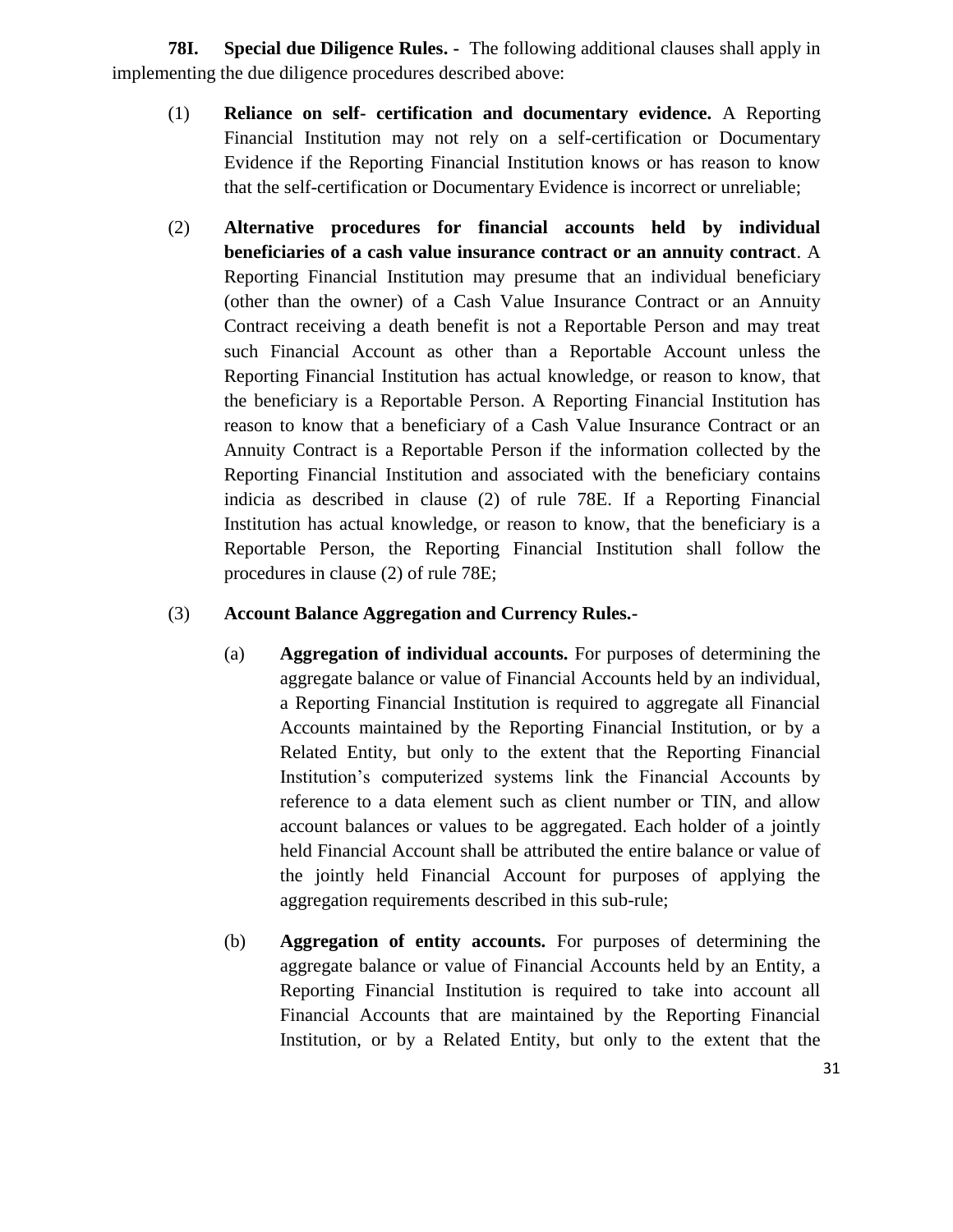Reporting Financial Institution's computerized systems link the Financial Accounts by reference to a data element such as client number or TIN, and allow account balances or values to be aggregated. Each holder of a jointly held Financial Account shall be attributed the entire balance or value of the jointly held Financial Account for purposes of applying the aggregation requirements described in this sub-rule;

- (c) **Special aggregation rule applicable to relationship managers.** For purposes of determining the aggregate balance or value of Financial Accounts held by a person to determine whether a Financial Account is a High Value Account, a Reporting Financial Institution is also required, in the case of any Financial Accounts that a relationship manager knows, or has reason to know, are directly or indirectly owned, controlled, or established (other than in a fiduciary capacity) by the same person, to aggregate all such accounts; and
- (d) **Amounts read to include equivalent in other currencies.** All dollar amounts are in U.S. dollars and shall be read to include equivalent amounts in other currencies, as determined by domestic law.

**78J. International guidelines and commentaries. –** For illustration, interpretation and implementation of this chapter, guidance shall also be sought from commentaries on the Model Competent Authority Agreement and Common Reporting Standard as developed by the Organization for Economic Co-Operation and Development (OECD) as amended from time to time. Following table may be referred to for cross referencing to the Commentary of OECD:

| S.No.         | <b>Reference in</b><br><b>Income Tax Rules,</b><br>2002 | <b>Reference in Commentary on Common Reporting</b><br><b>Standard Developed by OECD</b> |
|---------------|---------------------------------------------------------|-----------------------------------------------------------------------------------------|
| (1)           | (2)                                                     | (3)                                                                                     |
|               | Rule 78B                                                | Commentary on Section VIII concerning Defined Terms                                     |
|               | Rule 78C                                                | Commentary on Section I concerning General Reporting                                    |
|               |                                                         | Requirements                                                                            |
| $\mathcal{D}$ | Rule 78D                                                | Commentary on Section II concerning Due                                                 |
|               |                                                         | Diligence requirements                                                                  |
| 3             | Rule 78E                                                | Commentary on Section III concerning Due                                                |
|               |                                                         | Diligence for Pre Existing Individual Accounts                                          |
| 4             | Rule 78F                                                | Commentary on Section IV concerning Due                                                 |
|               |                                                         | Diligence for New Individual Accounts                                                   |
| 5             | Rule 78G                                                | Commentary on Section V concerning Due                                                  |
|               |                                                         | Diligence for Pre Existing Entity Accounts                                              |
| 6             | Rule 78H                                                | Commentary on Section VI concerning Due                                                 |